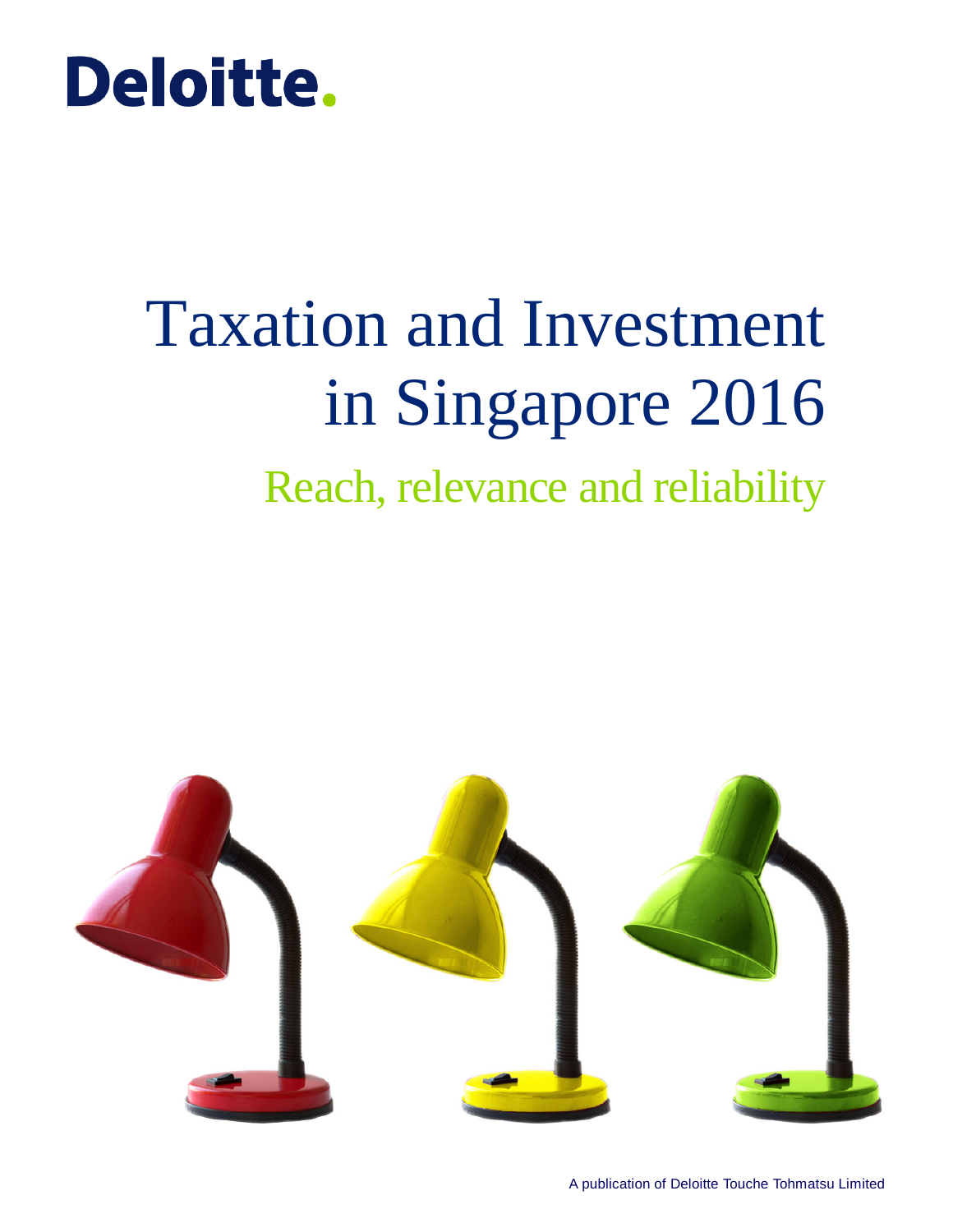### **Contents**

#### **[1.0 Investment climate](#page-2-0)**

- [1.1 Business environment](#page-2-1)
- [1.2 Currency](#page-2-2)
- [1.3 Banking and financing](#page-2-3)
- [1.4 Foreign investment](#page-2-4)
- [1.5 Tax incentives](#page-3-0)
- [1.6 Exchange controls](#page-4-0)
- 1.7 [Labor environment](#page-4-1)

#### **[2.0 Setting up a business](#page-5-0)**

- [2.1 Principal forms of business entity](#page-5-1)
- [2.2 Regulation of business](#page-7-0)
- [2.3 Accounting, filing and auditing requirements](#page-7-1)

#### **[3.0 Business taxation](#page-9-0)**

- [3.1 Overview](#page-9-1)
- [3.2 Residence](#page-10-0)
- [3.3 Taxable income and](#page-10-1) rates
- [3.4 Capital gains taxation](#page-13-0)
- [3.5 Double taxation relief](#page-13-1)
- [3.6 Anti-avoidance rules](#page-14-0)
- [3.7 Administration](#page-16-0)
- [3.8 Other](#page-17-0)

#### **[4.0 Withholding taxes](#page-18-0)**

- [4.1 Dividends](#page-18-1)
- [4.2 Interest](#page-18-2)
- [4.3 Royalties](#page-18-3)
- [4.4 Branch remittance tax](#page-18-4)
- [4.5 Wage tax/social security contributions](#page-18-5)
- [4.6 Other](#page-18-6)

#### **[5.0 Indirect taxes](#page-20-0)**

- [5.1 Goods and services tax](#page-20-1)
- [5.2 Capital tax](#page-20-2)
- [5.3 Real estate tax](#page-20-3)
- [5.4 Transfer tax](#page-20-4)
- [5.5 Stamp duty](#page-20-5)
- [5.6 Customs and excise duties](#page-21-0)
- [5.7 Environmental taxes](#page-21-1)
- [5.8 Other taxes](#page-21-2)

#### **[6.0 Taxes on individuals](#page-22-0)**

- [6.1 Residence](#page-22-1)
- [6.2 Taxable income and rates](#page-23-0)
- [6.3 Inheritance and gift tax](#page-24-0)
- [6.4 Net wealth tax](#page-24-1)
- [6.5 Real property tax](#page-24-2)
- [6.6 Social security contributions](#page-24-3)
- [6.7 Other taxes](#page-24-4)
- [6.8 Compliance](#page-24-5)

#### **[7.0 Deloitte International Tax Source](#page-25-0)**

#### **[8.0 Contact us](#page-26-0)**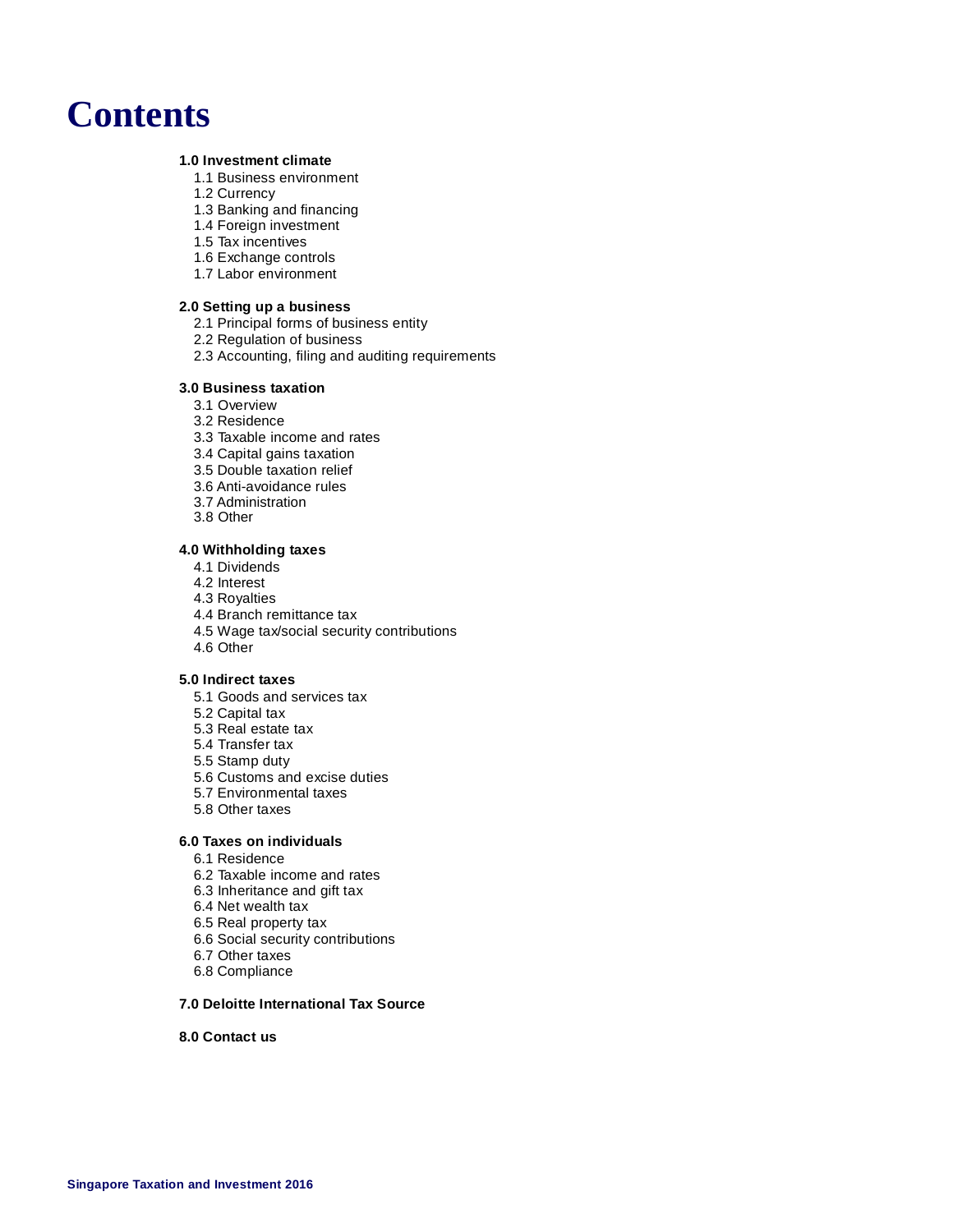# <span id="page-2-0"></span>**1.0 Investment climate**

#### <span id="page-2-1"></span>**1.1 Business environment**

Singapore is a republic with a parliamentary system of government. The head of state is the president, and there is a prime minister and cabinet.

Singapore offers a strong investment climate, in view of its political stability, efficient government, free enterprise economy, excellent infrastructure and communications systems, readily available financial and professional support services, attractive investment incentives and adaptable work force.

Singapore has a competitive and business-friendly economy. Its diversified economy depends heavily on exports and refining imported goods (especially in manufacturing), and includes significant electronics, petroleum refining, chemicals, mechanical engineering and biomedical sciences sectors. Financial services, port and logistics services, education and tourism also form a large part of Singapore's economy.

Singapore is a member of the World Trade Organization (WTO). Along with Brunei Darussalam, Cambodia, Indonesia, Laos, Malaysia, Myanmar, Philippines, Thailand and Vietnam, Singapore is a member of the Association of Southeast Asian Nations (ASEAN), a trade alliance intended to foster economic cooperation, social progress and cultural development among ASEAN members; to protect regional peace and stability; and to establish a joint market for attracting foreign trade and investment. Singapore also is a member of the Asia-Pacific Economic Cooperation.

#### **Price controls**

The Competition Commission of Singapore (CCS) is tasked with enforcing the Competition Act. Among other things, the act prohibits unfair or abusive pricing practices and aims to preserve competition in the marketplace. Certain other agencies may set price controls in certain sectors, e.g. the Infocomm Development Authority regulates the pricing of certain dominant operators in the telecommunications sector.

#### **Intellectual property**

The Intellectual Property Office of Singapore advises on and administers intellectual property laws, promotes intellectual property awareness and provides the infrastructure to facilitate the development of intellectual property in Singapore.

The types of intellectual property typically recognized in Singapore include copyrights, patents, trademarks, geographical indications, industrial designs, trade secrets, confidential information and layout-designs of integrated circuits.

#### <span id="page-2-2"></span>**1.2 Currency**

The currency is the Singapore dollar (SGD).

#### <span id="page-2-3"></span>**1.3 Banking and financing**

Singapore's government has successfully transformed the small island state into a regional financial center. Singapore's banking sector provides a wide range of services, from traditional lending and deposit taking to corporate and investment banking activities. The banking and finance industries in Singapore are regulated by the Monetary Authority of Singapore (MAS).

#### <span id="page-2-4"></span>**1.4 Foreign investment**

Singapore may be a desirable jurisdiction for foreign investors looking to set up operations, primarily because of its attractive corporate and personal tax rates and tax reliefs/incentives, the absence of capital gains tax and its broad tax treaty network. It also is relatively easy to set up a business in Singapore.

The government welcomes foreign investment that contributes to the economic growth of Singapore, and specifically favors investments in high value-added and skills, technology-based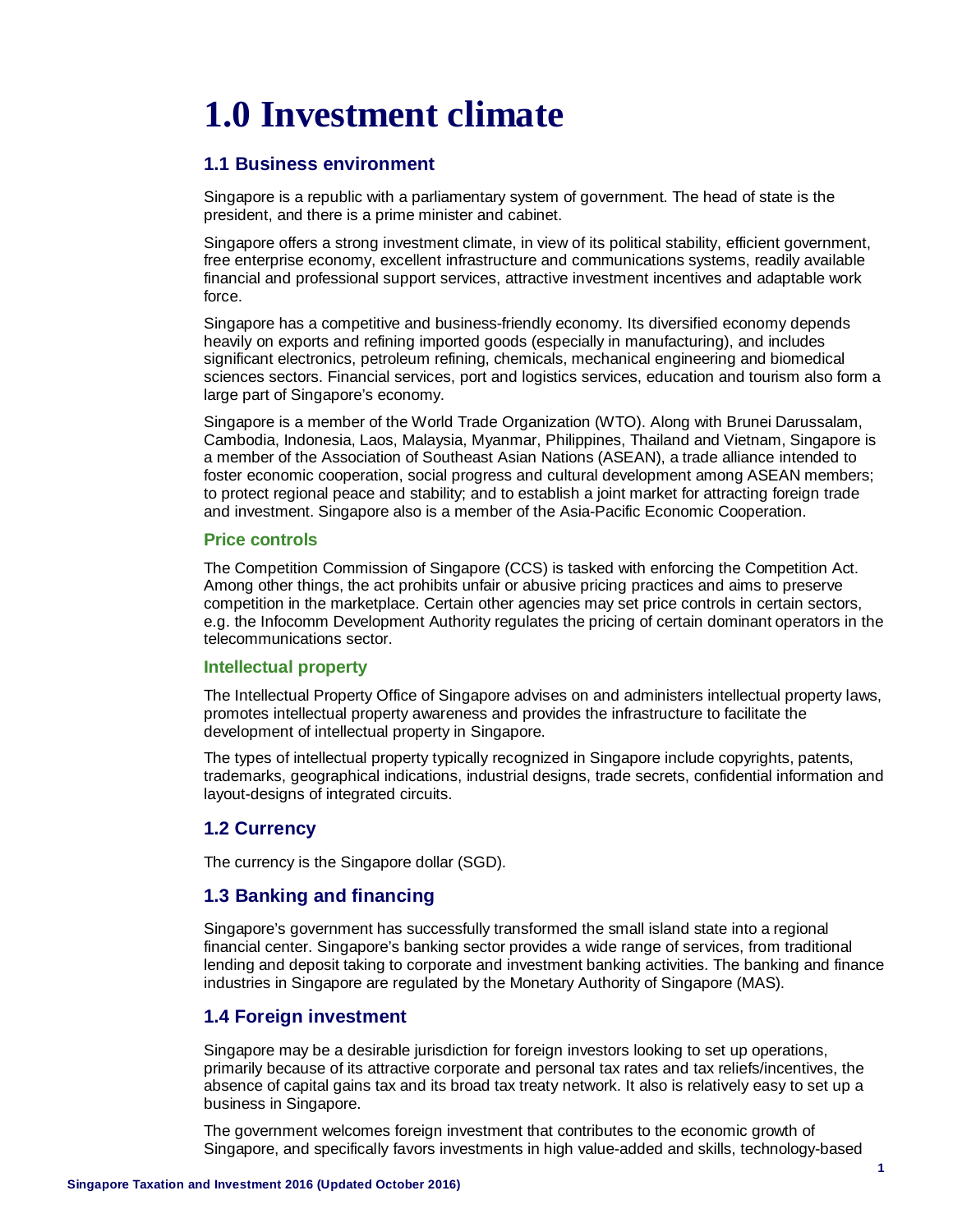and bio-medical industries. To encourage investment, the government offers attractive incentives to qualifying activities. By promoting its location and its transportation, telecommunications and financial infrastructures, Singapore has successfully marketed itself to foreign investors as a regional *entrepôt*.

There are no requirements for national or local participation in the equity or management of foreign-owned enterprises. Foreign investors generally are not restricted from investing in any industries, although essential service industries (e.g. port facilities and public utilities) are restricted to the public sector and licenses are required for certain activities.

#### <span id="page-3-0"></span>**1.5 Tax incentives**

Tax exemptions and various tax incentives are available.

Singapore offers a wide range of investment incentives, including tax holidays and concessions, accelerated depreciation schemes, favorable loan conditions, equity participation and high-quality industrial estates to attract taxpayers that promote or enhance the economic and technological development of Singapore. These incentives are described in the Income Tax Act and the Economic Expansion Incentives (Relief from Income Tax) Act (EEIA) and are applicable to a wide spectrum of qualifying business activities.

Concessionary tax rates under the incentives range from 0% to 15% (vs. a headline corporate tax rate of 17%), with the rate generally correlating with the economic footprint or commitment in Singapore (e.g. the number of additional jobs that would be created, the amount to be spent in local business, headcount and new activities introduced in Singapore).

Applications for various incentives may be submitted to the Economic Development Board (EDB), International Enterprise Singapore (IES) and the MAS, among other approving authorities.

Singapore is largely a free port and firms cannot expect tariff or quota protection for industrial ventures.

#### **Productivity and Innovation Credit (PIC) scheme**

The PIC scheme was introduced in 2010 to encourage businesses to invest in productivity and innovation. It is a broad-based tax scheme that grants a total 400% tax deduction or allowance for the first SGD 400,000 of qualifying expenses incurred during years of assessment 2011 to 2018 on each of six qualifying activities (namely, research and development (R&D), the acquisition and inlicensing of intellectual property rights (IPR), the registration of IPR, approved industrial or product design carried out in Singapore, the acquisition or leasing of equipment or software aimed at automating processes and training of employees to upgrade their skills and capabilities). With effect from year of assessment (YA) 2015, qualifying small and medium-sized enterprises are eligible for additional support under the PIC+ scheme. It was announced in Budget 2016 that the PIC and PIC+ schemes would not be extended beyond YA 2018.

To support small and growing businesses that may have cash constraints, businesses can opt to convert their expenditure for all six qualifying activities into a nontaxable cash payout, subject to an annual cap of SGD 100,000. This is available for years of assessment 2011 to 2018. The conversion rate is 60% for qualifying expenditure incurred for YA 2013 up to 31 July 2016, and 40% on or after 1 August 2016 and up to YA 2018.

Sole proprietorships, partnerships and companies (including registered business trusts) are eligible for the cash payout option if they meet the following requirements: (i) they have incurred qualifying expenditure and are entitled to the PIC during the basis period for the qualifying year of assessment; (ii) they are carrying on active business operations in Singapore; and (iii) they have at least three local employees (Singapore citizens or permanent residents with Central Provident Fund (CPF) contributions, excluding sole proprietors, partners under contract for services and shareholders who are directors of the company).

There are certain requirements to qualify for the deduction/allowance or the cash conversion option under the PIC, including a minimum ownership period. "Clawback" provisions may apply if the minimum ownership period requirement is not met.

Any deduction or allowance under the PIC that cannot be fully utilized in a year of assessment will form part of the unutilized trade losses/allowances of a business, and the utilization of such trade losses/allowances is governed by the rules described under **[3.3](#page-10-1)**, below.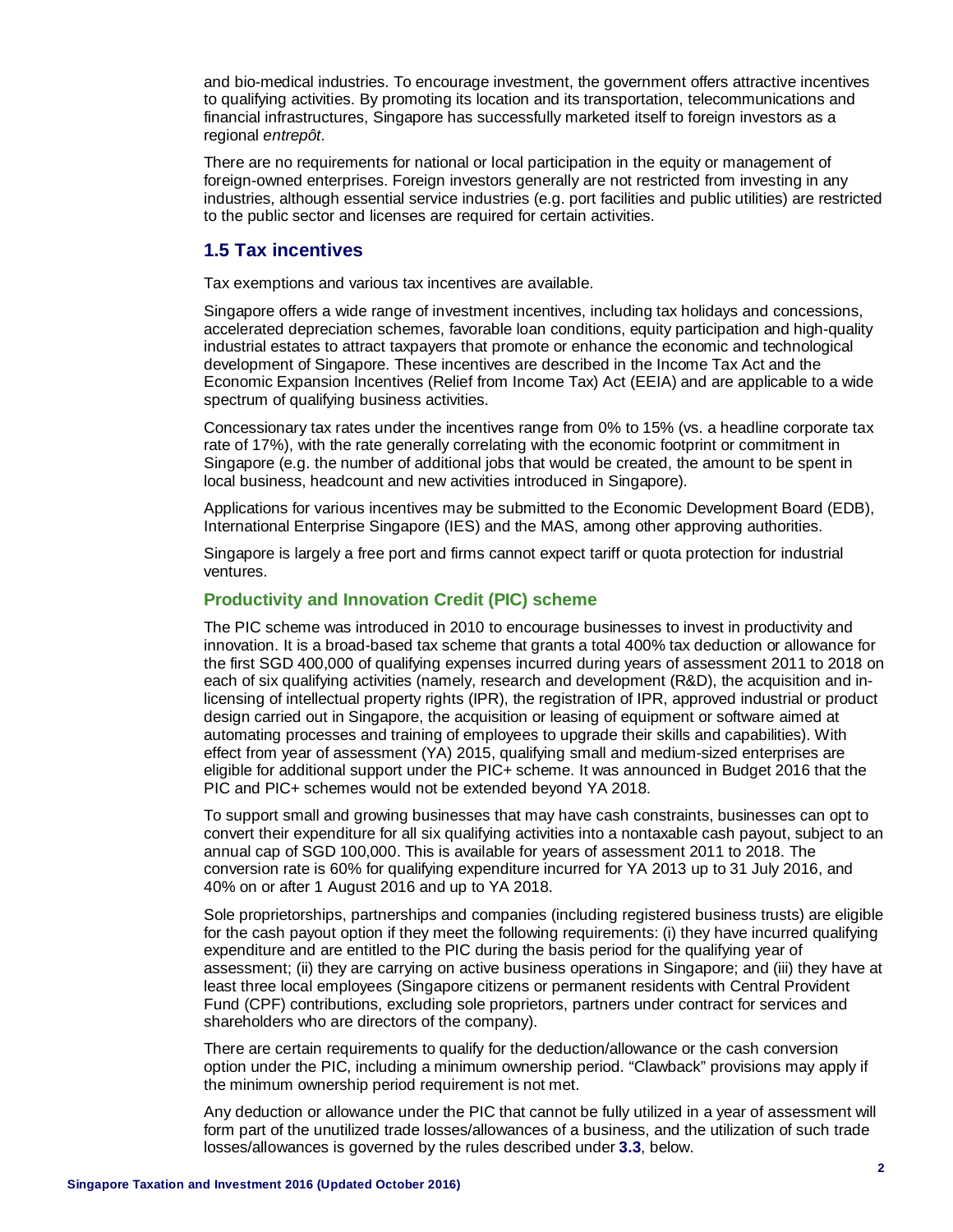#### <span id="page-4-0"></span>**1.6 Exchange controls**

Singapore has no significant restrictions on foreign exchange transactions and capital movement. Funds may flow freely into and out of the country. Nevertheless, the government imposes certain restrictions on the borrowing of Singapore dollars for use offshore. The Singapore dollar noninternationalization policy is intended to prevent the borrowing of Singapore dollars for currency speculation, but it has been significantly eased in recent years. Nonresidents may freely borrow Singapore dollars for trade and investment in Singapore, and they may borrow Singapore dollars for their activities outside Singapore if the Singapore dollar proceeds are exchanged into foreign currency.

#### <span id="page-4-1"></span>**1.7 Labor environment**

The Employment Act is Singapore's main labor law. It provides for the basic terms and working conditions for all local and foreign employees under a contract of service with an employer, with some exceptions.

Foreign employees holding a work pass also are covered under the Employment of Foreign Manpower Act, which outlines an employer's responsibilities and obligations for employing foreigners.

Other pertinent statutes/regulations affecting employment law include, among others:

- The Trade Unions Act, which regulates the activities of trade unions, including the proper management of union affairs, safe custody of funds and the free election of union officers;
- The Industrial Relations Act, which governs the relations of employers and employees and the prevention and settlement of trade disputes; and
- The Workplace Safety and Health Act, which relates to the safety, health and welfare of persons at work in a workplace.

Singapore has introduced a Fair Consideration Framework, which sets out clear expectations for companies to consider Singaporeans fairly for job opportunities.

There is no prescribed minimum wage for workers in Singapore, whether local or foreign.

Section **[6.6](#page-24-3)**, below, sets out the obligations of employers under the Central Provident Fund Act, a social security savings plan.

#### **Employment of foreigners**

The government has an open-door policy and welcomes foreign talent. Recognizing the constraints of a small population and the need to become more competitive, the government continues to attract foreign personnel.

Applications for foreign employees should be directed to the Work Pass Division of the Ministry of Manpower (MOM). Foreign professionals and executives who earn a fixed monthly salary of at least SGD 3,300 (to be increased to SGD 3,600 with effect from 1 January 2017) and who have recognized qualifications (preferably, at least a bachelor's degree) may apply for an employment pass to work in Singapore. To qualify, experienced applicants must command higher salaries commensurate with the work experience and quality they are expected to bring. In exceptional cases, "S" passes are issued to skilled foreigners who do not meet the requirements for the regular employment pass. The S pass requires a minimum monthly salary of SGD 2,200 and is subject to a quota and a levy.

Firms applying for work passes for foreign employees generally can expect a reply from the MOM within one to two weeks. However, due to a change in the government immigration policy to manage the composition of Singapore's workforce and to ensure that Singapore citizens remain at its core, the MOM has been more strict when considering applications for work passes and has imposed additional requirements to ensure that employers will consider hiring Singapore citizens before they hire foreign employees. As such, the process to bring in foreign employees may take longer.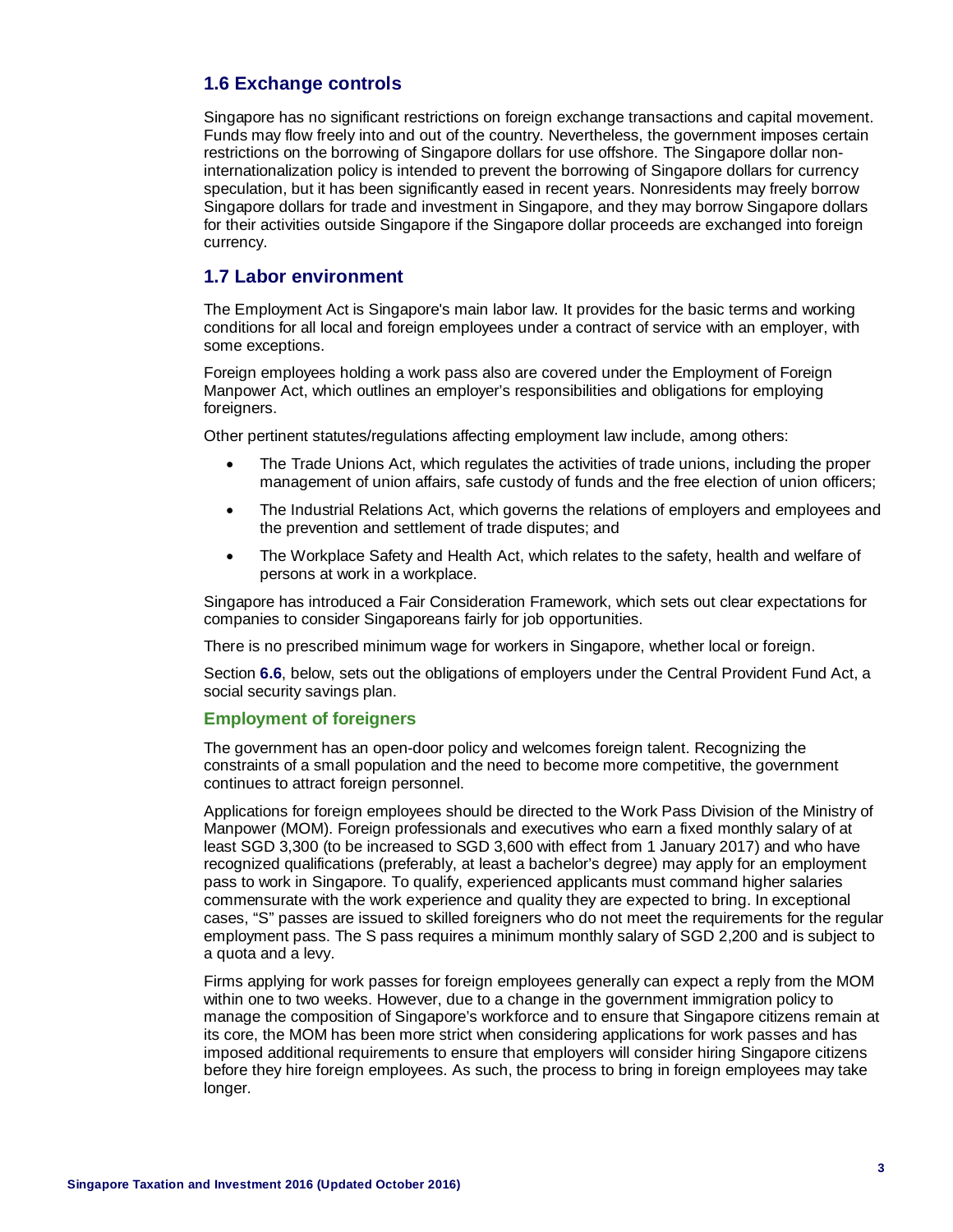# <span id="page-5-0"></span>**2.0 Setting up a business**

#### <span id="page-5-1"></span>**2.1 Principal forms of business entity**

Persons seeking to carry on business in Singapore must do so under the Business Registration Act or the Companies Act. The Companies Act governs the procedures for establishing a company or a branch. The principal forms of business organization are the following: locally incorporated company; branch of a foreign corporation; sole proprietorship; partnership; limited partnership; and limited liability partnership.

The nature of the intended business operations will be an important factor in selecting the appropriate form of business organization. Foreign investors usually carry on business through locally incorporated companies or branches.

A firm may be incorporated with members' liability unlimited or limited by shares or by guarantee, and it may be public or private. Publicly listed companies normally do not restrict the right to transfer shares. Companies with share capital are considered private if they restrict the right to transfer shares, limit the number of shareholders to 50 (excluding employees and former employees of the company or a subsidiary) and prohibit any invitation to the public to subscribe to shares or debentures or to deposit money with them. Private companies may be converted into public companies, and vice versa. Private companies may raise capital through public offerings without first having to convert into public companies, but they are bound by the disclosure requirements under the Securities and Futures Act governing the raising of capital from the public.

Foreign corporations may operate through branches, although most foreign investors prefer to set up private limited companies, since the tax residence status is simpler and provides for the ability to qualify for incentives, depending on the industry, location and office type. Subsidiaries of foreign corporations that do not wish to raise share capital or borrow funds from the public usually register as private companies and may commence business immediately after incorporation.

#### **Formalities for setting up a company**

To form a company, in addition to the requirements for public and private companies described below, the founders must file the company's proposed constitution and other documents with the Accounting and Corporate Regulatory Authority of Singapore (ACRA). The constitution must include the name of the company, its objectives, details on capital and initial subscriptions, background on subscribers to the constitution and other data. The constitution also must state the proposed number of board members, and companies must notify the registrar of any subsequent increase.

Applications should be made ahead of the planned commencement date, to ensure that the proposed company name is available. The name approval process typically takes two hours, although it can take up to two months if the application has to be referred to another government authority. Following the approval and the submission of the relevant documents, the registrar will certify that the firm is incorporated and specify whether the entity is limited, unlimited, private, etc.

A foreigner intending to register a business and be present in Singapore to actively manage its operations must apply for an "EntrePass" from the MOM.

#### **Forms of entity**

#### **Requirements for public and private companies**

**Capital:** *Both:* The minimum issued capital is one share. Goods or services may be used as capital in lieu of cash if all parties agree on the value of the items in question.

**Founders, shareholders:** *Public:* A public company must have at least two founders (persons or companies) whose identities must be supplied to the ACRA. There are no nationality requirements. Resident or nonresident "substantial shareholders" (i.e. those owning 10% or more of voting shares) of a company listed on the stock exchange must register full details of their company holdings, and the register must be open to inspection. A public company must hold a statutory meeting of its shareholders no less than one month and no more than three months after it is authorized to commence business. *Private:* Only one shareholder is required for a private company. There are no nationality requirements.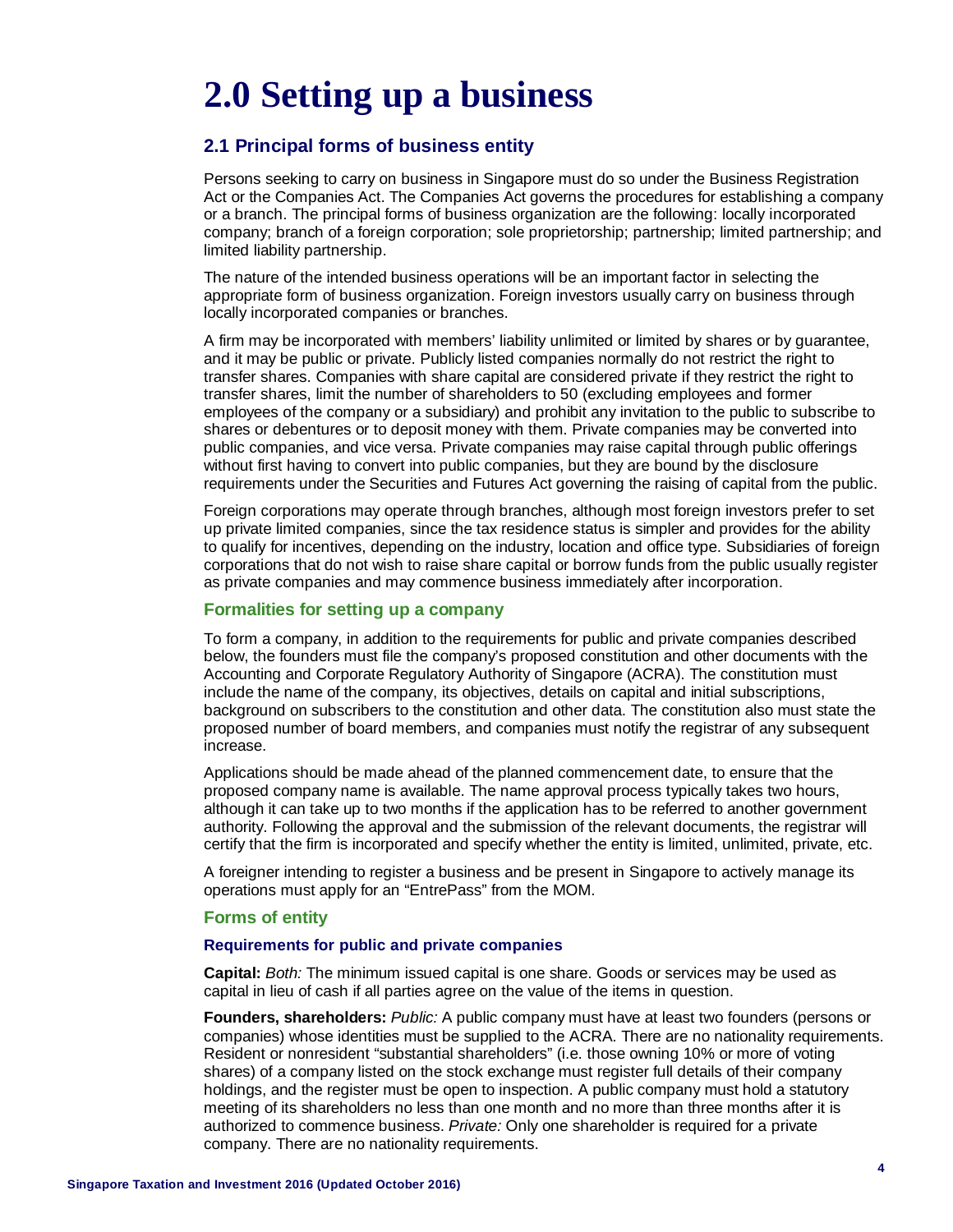**Directors, board members:** *Public:* For public companies, there must be at least two directors, and one director must be a local resident in Singapore. *Private:* Private companies require only one director, and the director and shareholder may be the same person. *Both:* At least one director must be "ordinarily resident in Singapore" (i.e. a citizen, permanent resident or a person who has been issued an employment pass/approval-in-principle letter/dependent's pass). Any person older than age 18 may be appointed as a director. However, if a company has only one director, he/she may not also act in the capacity of company secretary.

**Management:** *Both:* There is no requirement that labor be represented in management. There are no nationality requirements for management.

**Disclosure:** *Both:* Companies must file an annual return with the ACRA containing a summary of share capital, shares and share transactions; details of directors, chief executive officers and secretaries; a statement of financial position and an income statement; and a list of shareholders, with the number of shares held by each shareholder. The annual report of listed firms must include any abnormal factors affecting current year profitability. A public company with more than 500 shareholders may omit the list of shareholders.

**Taxes and fees:** *Both:* A registration fee of SGD 300 is payable for a limited-by-share company (or branch), regardless of the amount of its authorized share capital. The fee for approval and registration of a name is SGD 15.

**Types of shares:** *Both:* Shares must be registered and, typically, ordinary shares in a company carry voting rights. Preference shares are permitted and may carry special rights or restrictions on dividends, voting, return of capital, etc. A company is permitted to issue nonvoting shares, subject to the Companies Act and the company's constitution.

**Control:** *Both:* A 51% equity holding normally is sufficient for effective control of a company. Only a few decisions require a three-fourths majority (special resolution); these include changes in the company's constitution and reductions in share capital.

#### **Branch of a foreign corporation**

A foreign company may set up a branch in Singapore, but, for tax reasons, most prefer to set up a subsidiary. A branch's profits are taxed at the same rate as a subsidiary. A subsidiary is eligible for tax incentives and, if it is a Singapore tax resident, the subsidiary may obtain benefits under Singapore's tax treaties; a branch, however, generally does not qualify for tax incentives and cannot enjoy the benefit of Singapore's tax treaty network.

Before commencing business, a branch must supply the ACRA with the following documents from its head office: (1) a certified copy of its incorporation or registration in the home country; (2) a copy of its memorandum, articles, constitution or charter; (3) a list of the local directors (if any) and a memorandum stating their powers; (4) names and addresses of one or more Singapore residents (citizens, permanent residents or employment pass holders) authorized to accept legal notices on behalf of the foreign corporation; and (5) information on the registered office in Singapore. The ACRA must be notified of any change in these documents, the identity or powers of directors or authorized representatives or the name or address of the foreign head office within one month following the change.

A branch must file regular corporate financial statements and an income statement for Singapore operations with the ACRA.

Certain types of activities require approvals and licenses from the appropriate authorities before the proposed business activity may be commenced.

#### **Representative office**

Foreign companies that wish to explore the viability of doing business in Singapore may register a representative office (RO) with IES. An RO's activities are confined to market research, feasibility studies and liaison work on behalf of its parent company. An RO is intended to be used for temporary purposes, and the foreign company is encouraged to upgrade by registering a branch or incorporating a company within three years, or when this is practicable.

Expatriate employees of an RO must apply to the MOM's Foreign Manpower Employment Division for employment passes (see under **[1.7](#page-4-1)**, above).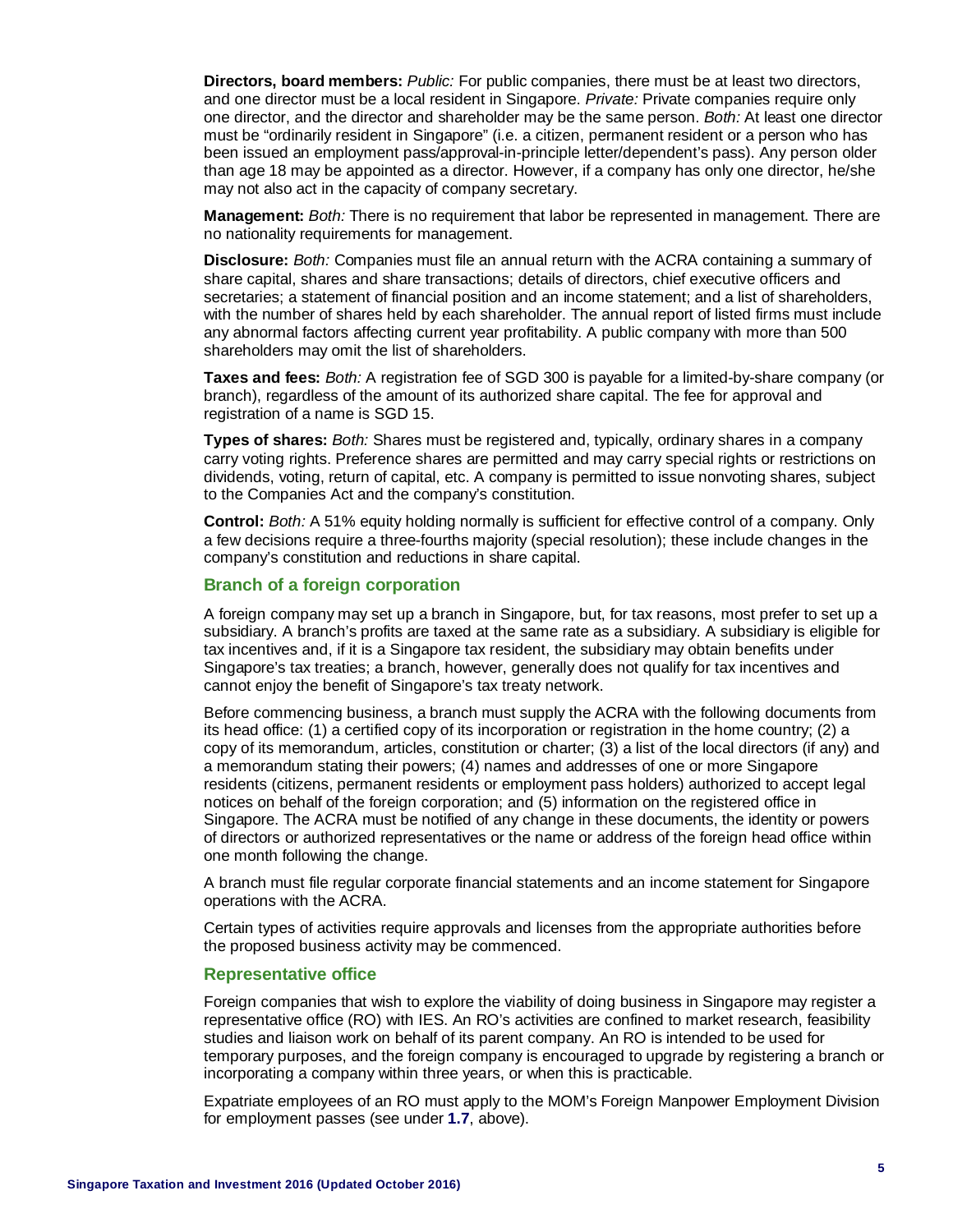#### <span id="page-7-0"></span>**2.2 Regulation of business**

#### **Mergers and acquisitions**

Although acquisitions do not require official approval, the Singapore Code on Takeovers and Mergers prescribes rules for the process applicable to both takeovers and mergers. It applies to corporations with a primary listing of their equity securities, business trusts with a primary listing of their units in Singapore and REITs. While the code was drafted with these entities in mind, unlisted public companies and unlisted registered business trusts with more than 50 shareholders or unitholders and that have net tangible assets of at least SGD 5 million must observe the general principles and rules of the code. The regulations are not applicable to takeovers or mergers of other unlisted public companies and unlisted business trusts or private companies. The code applies to all offerors, whether they are individuals (regardless of whether they are residents or citizens of Singapore), corporations or unincorporated bodies (regardless of whether they are incorporated or carrying on business in Singapore), and it applies to acts and omissions inside and outside Singapore.

The Securities Industry Council is responsible for reviewing the conduct and documentation of takeover offers and ensuring compliance with the takeover rules. Any person or legal entity that acquires 30% or more of the voting rights of a public company (or increases its voting rights in the public company by more than 1% in a six-month period if it already owns shares carrying 30% to 50% of the voting rights) must make an offer for the balance of the outstanding issued shares. The price offered for shares in a mandatory offer is at the discretion of the buyer, but must not be less than the highest price paid by the offeror and its concerted parties in the six months preceding the takeover. The offer document must be posted no earlier than 14 days but no later than 21 days from the offer announcement, and the offer must be kept open for at least 28 days. The code seeks to ensure that all shareholders of the company being acquired are treated equally and are given sufficient time and information to assess the merits of the offer. The stock exchange has basic disclosure requirements for listed companies involved in takeovers.

Except for restrictions on foreign ownership in certain key industries (such as media and defense), up to 100% foreign equity is allowed in most industries/business sectors.

#### **Monopolies and restraint of trade**

The CCS is responsible for administering and enforcing the Competition Act, which prohibits anticompetitive activities. These include agreements that prevent, restrict or distort competition; the abuse of a dominant position; and mergers that substantially reduce competition without offsetting efficiencies.

#### <span id="page-7-1"></span>**2.3 Accounting, filing and auditing requirements**

A company is required to keep certain records, e.g. registers of shareholders and the interests of directors and secretaries, in addition to accounting records. If the accounting records are kept outside Singapore, sufficient information must be retained in Singapore to enable the preparation of accurate and fair financial statements. A branch is not required to keep statutory registers in Singapore, but the Companies Act is silent as to where the accounting records are to be kept.

Dormant companies (companies with no significant accounting transactions during the fiscal year) and small companies (private companies that meet at least two out of three prescribed criteria for the two immediately preceding financial years) are exempt from the statutory audit requirements that apply to other companies. The financial statements of a branch must be audited annually, unless a waiver is sought.

A company is required to hold an annual general meeting within 18 months from the date of its incorporation and, subsequently, at least once every calendar year at intervals of no more than 15 months. It must file its audited financial statements and annual return within one month of the date of the annual general meeting.

A foreign company is required to file its financial statements, together with the audited financial statements of the branch, within two months of the date of the annual general meeting of the head office, or within seven months from the financial year-end date if the head office is not required to hold an annual general meeting by law in the place of its incorporation.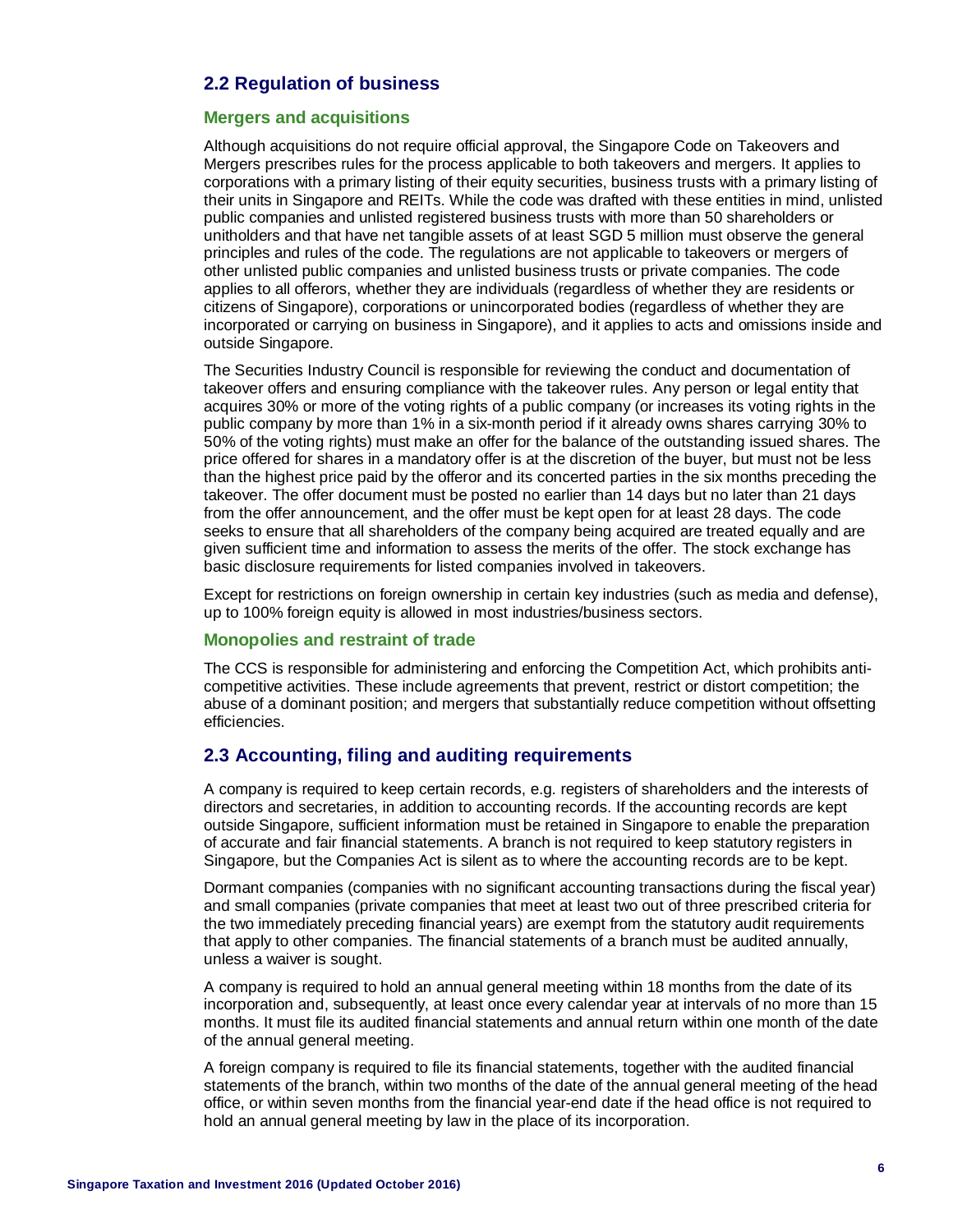The Singapore Financial Reporting Standards provide the applicable accounting principles and generally are aligned with the International Financial Reporting Standards.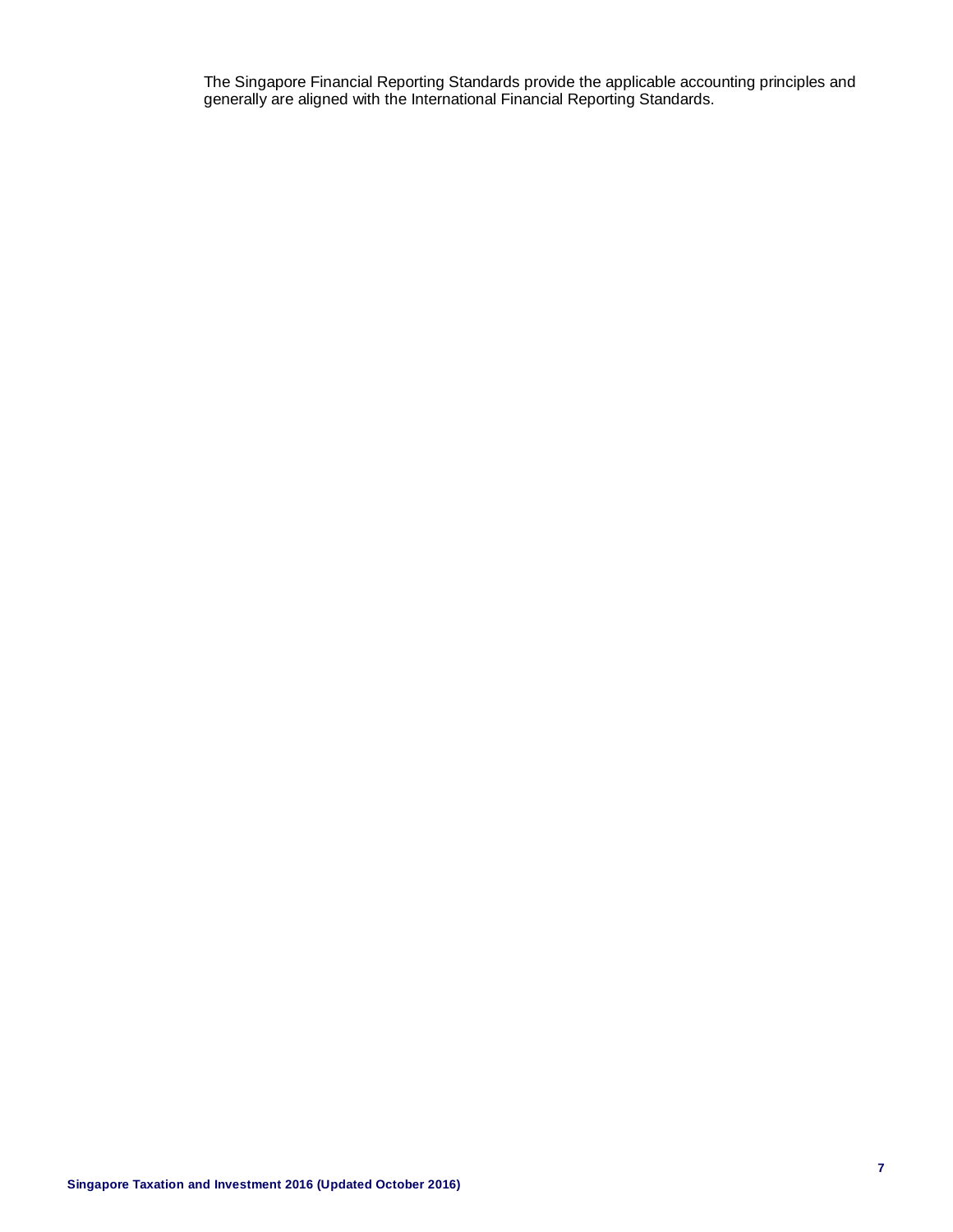# <span id="page-9-0"></span>**3.0 Business taxation**

#### <span id="page-9-1"></span>**3.1 Overview**

The principal taxes levied on companies in Singapore are the income tax, goods and services tax (GST), stamp duties and property tax. There is no capital gains tax.

Singapore's tax burden is moderate compared with that of other countries in the region and may be reduced through various incentives (see under **[1.5](#page-3-0)**, above).

The Income Tax Act of Singapore is the governing statute regarding corporate and personal taxation, and taxes are administered by the Inland Revenue Authority of Singapore (IRAS).

| <b>Singapore Quick Tax Facts for Companies</b>                                    |                                                                                                                                |  |
|-----------------------------------------------------------------------------------|--------------------------------------------------------------------------------------------------------------------------------|--|
| Corporate income tax rate                                                         | 17%, with a partial exemption on the first<br>SGD 300,000 of chargeable income                                                 |  |
| Branch tax rate                                                                   | 17%, with a partial exemption on the first<br>SGD 300,000 of chargeable income                                                 |  |
| Capital gains tax rate                                                            | Not taxable                                                                                                                    |  |
| <b>Basis</b>                                                                      | Territorial, but foreign-source income may<br>be taxable if received or deemed received<br>in Singapore                        |  |
| Participation exemption                                                           | Yes, safe harbor provisions apply in respect<br>of gains from disposals of equity securities,<br>subject to certain conditions |  |
| <b>Loss relief</b>                                                                |                                                                                                                                |  |
| Carryforward                                                                      | Indefinite                                                                                                                     |  |
| Carryback                                                                         | 1 year                                                                                                                         |  |
| Double taxation relief                                                            | Yes                                                                                                                            |  |
| <b>Tax consolidation</b>                                                          | No, but there is a group relief system for the<br>transfer of current-year loss items                                          |  |
| <b>Transfer pricing rules</b>                                                     | Yes                                                                                                                            |  |
| Thin capitalization rules                                                         | <b>No</b>                                                                                                                      |  |
| Controlled foreign company rules                                                  | <b>No</b>                                                                                                                      |  |
| Tax basis period                                                                  | Preceding accounting/financial year                                                                                            |  |
| Advance payment of tax                                                            | 3 months from financial year end,<br>installment payments available                                                            |  |
| Return due date                                                                   | By 30 November of the assessment year<br>(can be extended to 15 December for e-<br>filing)                                     |  |
| <b>Withholding tax</b>                                                            |                                                                                                                                |  |
| <b>Dividends</b><br>Interest<br><b>Royalties</b><br><b>Technical service fees</b> | 0%<br>0%/15%<br>0%/10%<br>17%                                                                                                  |  |
| Branch remittance tax                                                             | 0%                                                                                                                             |  |
| Capital tax                                                                       | <b>No</b>                                                                                                                      |  |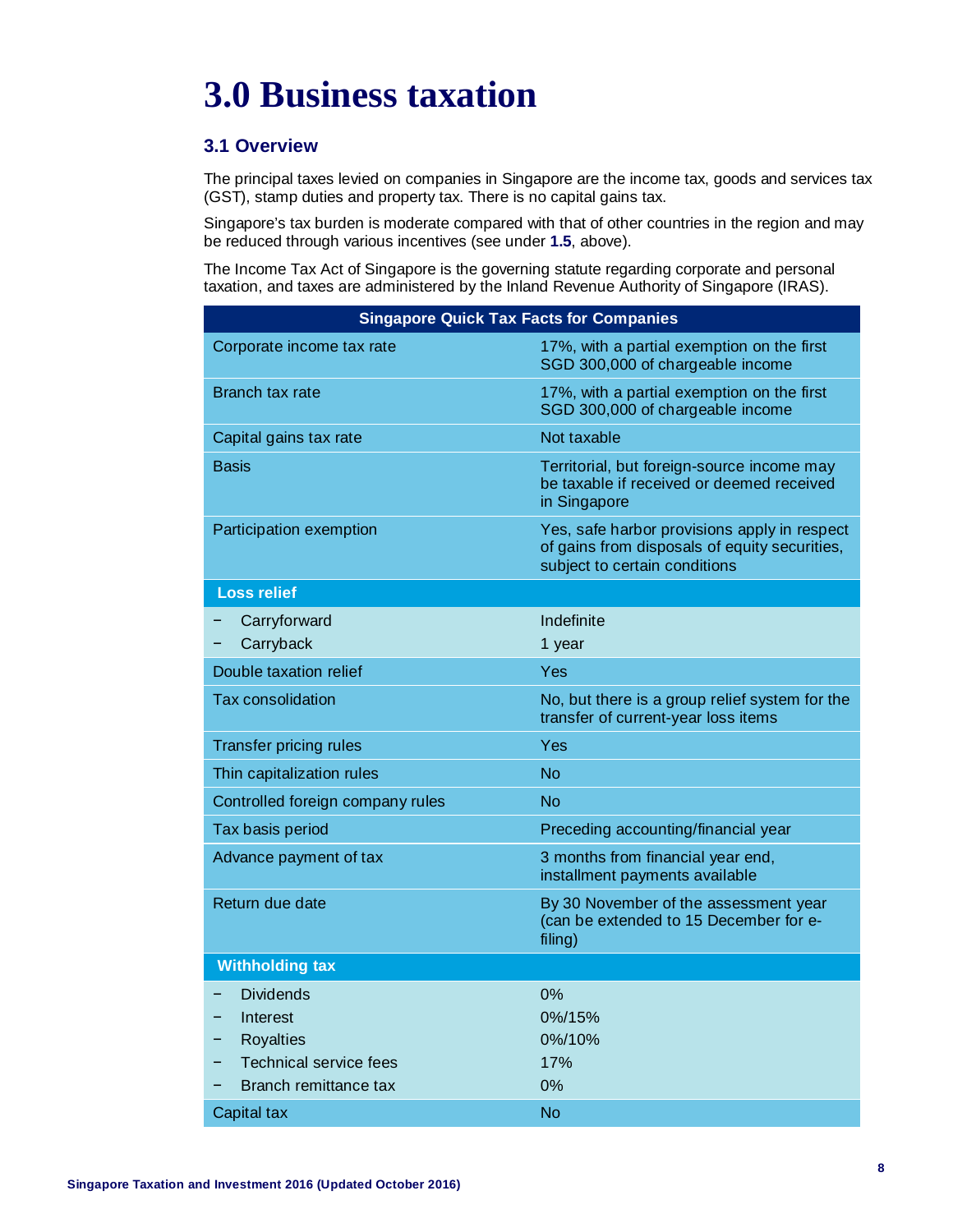| Social security contributions | 7.5%-17% (employer portion), depending<br>on age of employee                                           |
|-------------------------------|--------------------------------------------------------------------------------------------------------|
| Real estate tax               | Progressive up to 20% for non-owner<br>occupied residential property; 10% flat for<br>other properties |
| Stamp duty                    | Varies                                                                                                 |
| GST                           | 7%                                                                                                     |
|                               |                                                                                                        |

#### <span id="page-10-0"></span>**3.2 Residence**

A company is resident in Singapore if the management and control of its business is exercised in Singapore. Management and control of a company's business usually is vested in its board of directors. As such, the location of the company's board of directors meetings, during which strategic decisions are made, is a key factor in determining where the management and control of the company's business is exercised.

#### <span id="page-10-1"></span>**3.3 Taxable income and rates**

Singapore taxes income on a quasi-territorial basis, i.e. companies are taxed on all income accrued in or derived from Singapore. Foreign income remitted or deemed remitted into Singapore also is taxable. Exemptions apply for certain Singapore and foreign-source income.

There is no tax differential between a business carried on in Singapore by residents or by nonresidents. All Singapore-source income earned by nonresidents is taxable, unless domestic or tax treaty exemptions apply.

Singapore operates a one-tier corporate tax system, under which corporate tax paid on a company's profits is final. Any dividends paid are tax exempt in the hands of the recipient.

The 17% corporate tax rate applies to subsidiaries incorporated in Singapore and to branches of foreign companies, among others, and it applies equally to both resident and nonresident companies. Withholding taxes at the corporate income tax rate apply to certain payments made to nonresidents, such as technical assistance and management fees for services provided in Singapore (see under **[4.6](#page-18-6)**, below).

A partial tax exemption of 75% is granted on the first SGD 10,000 of normal chargeable income and a 50% exemption is granted on the next SGD 290,000. The partial tax exemption, therefore, is granted on the first SGD 300,000 of normal chargeable income.

Some private companies are fully exempt from tax on the first SGD 100,000 of normal chargeable income and 50% exempt on the next SGD 200,000 of chargeable income. This exemption applies to a new company for its first three consecutive years of assessment. To qualify, the company must be an exempt private company that meets the following requirements:

- It is incorporated in Singapore;
- It is tax resident in Singapore for the year of assessment; and
- It has no more than 20 shareholders, all of whom are individuals throughout the basis period relating to the year of assessment, or at least one of whom is an individual holding at least 10% of the total number of issued ordinary shares of the company throughout the basis period for the year of assessment.

#### **Taxable income defined**

Specific items of taxable income are as follows:

- Gains or profits from a trade, business, profession or vocation carried on in Singapore;
- Dividends, interest, discounts, royalties, rents, premiums and other profits arising from property ownership in Singapore;
- Pensions, charges or annuities; and
- Gains or profits of an income nature not falling within the above items.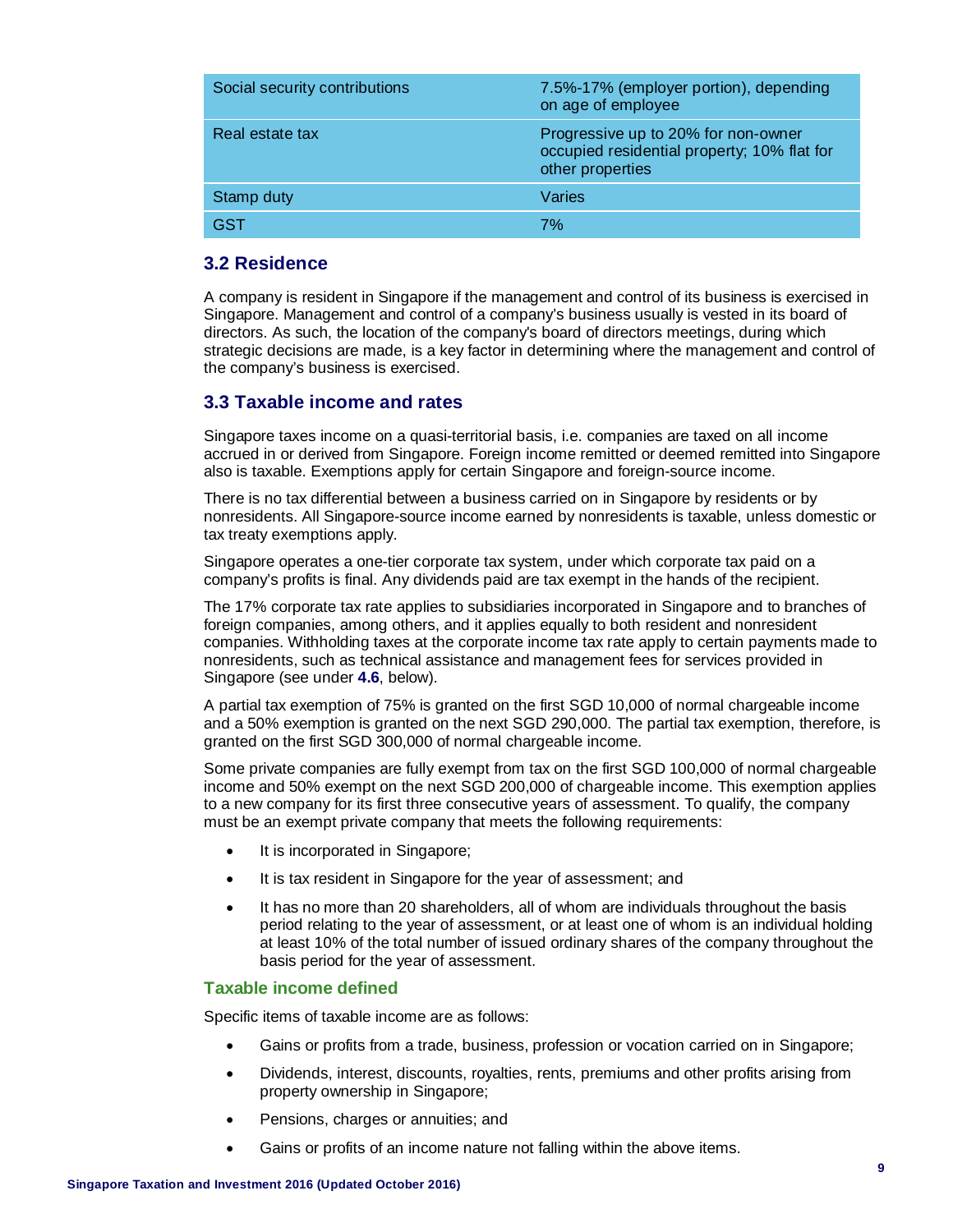Foreign income remittances in the form of foreign dividends, branch profits and services income are exempt from tax in Singapore, provided the income is received by a Singapore tax resident from a foreign jurisdiction with a headline tax rate of at least 15% in the year the income is received or deemed to be received in Singapore and the income has been subject to tax in the foreign jurisdiction. However, foreign income that was exempt from tax in the foreign jurisdiction as a result of a tax incentive granted in respect of substantive business operations carried out in that jurisdiction will be considered to have met the "subject to tax" condition.

In determining a company's taxable income, the IRAS normally accepts the accounting profits based on the company's audited financial statements prepared in accordance with ordinary commercial principles. Adjustments to account for nontaxable income, nondeductible expenditure and other items to convert the accounting profits to taxable profits are made in a computation statement accompanying the financial statements.

#### **Deductions**

Business expenses generally may be deducted in calculating taxable income, provided they relate to activities necessary for the production of income. To promote enterprise development, the first day of the accounting year in which a business earns its first dollar of business receipts is regarded as the deemed date of commencement of business. All expenses of a revenue nature (except those specifically prohibited) incurred during the accounting year of the deemed date of commencement and those incurred in the accounting year immediately preceding the accounting year of the deemed date of commencement will be deductible for tax purposes. However, if the business is able to prove that it started trading and incurred expenses at an earlier point in time, a deduction may be claimed for such expenses.

Expenses incurred wholly and exclusively to produce income may be deducted in computing taxable income. This includes interest on loans, rent paid on land and buildings, royalty payments, expenses for repairing plant and equipment, defaulted trade receivables, contributions to an approved pension fund or the CPF, contributions to employee medical benefit plans up to 1% (or 2%, subject to certain conditions) of total payroll expense, double tax deductions for qualifying expenses incurred in overseas investment and promotion activities, R&D expenses and the costs of building modifications for disabled employees of up to SGD 100,000 (for all years of assessment).

Other allowable deductions include capital allowances (see "Depreciation," below) and tax losses carried forward from a previous year. A 250% tax deduction is permitted for donations to approved charitable institutions, along with the value of computer equipment donated to approved educational and research institutions and buildings/parcels of land donated to approved Institutions of a public character. Any unutilized donations may be carried forward for up to five years, provided the ultimate shareholders remain substantially the same on the relevant comparison dates.

#### **Depreciation**

Capital allowances include an initial allowance in the year of acquisition, plus annual allowances. Qualifying approved industrial buildings are granted a 25% initial allowance and annual allowances of 5% of the qualifying cost on a straight-line basis. The initial allowance for plant and machinery is 20%, with annual allowances (also on a straight-line basis) of 13.3% for manufacturing and industrial-processing plant and machinery; 8% for furniture, fixtures and telecommunications equipment; and 10% for data-handling equipment.

Companies may opt to claim accelerated annual allowances instead of the initial and annual allowances. Accelerated annual allowances of 33.33% are granted for all qualifying plant and machinery, and allowances of 100% are granted for all computer and prescribed automation equipment; generators; robots; and equipment that provides efficient pollution control or that is energy-efficient or energy-saving, noise controlling or chemical-risk reducing. Companies also may claim allowances of 100% of the cost of assets that cost no more than SGD 5,000 per item, subject to a cap of SGD 30,000 per assessment year.

If, in any year, the taxable profit is insufficient to absorb the capital allowances, the remaining capital allowances (i.e. unabsorbed capital allowances) may be carried forward indefinitely to set off against future taxable profits, provided the ultimate shareholders remain substantially the same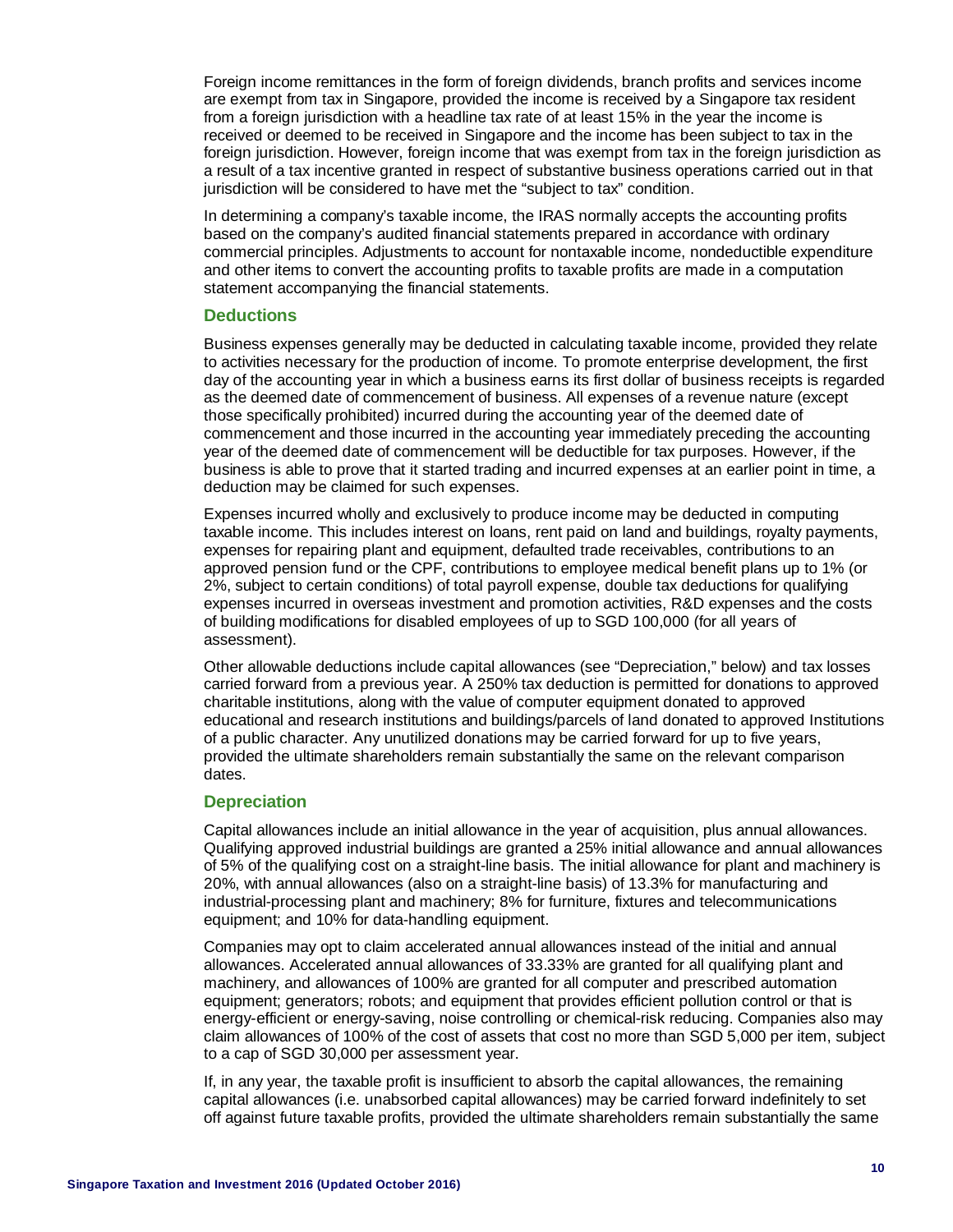on the relevant comparison dates and the business for which the capital allowances arose continues to be carried on.

Unabsorbed current capital allowances also may be carried back for setoff against the assessable income of the immediately preceding assessment year, provided the company carries on the same business in that assessment year and the immediate preceding year and the ultimate shareholders remain substantially the same on the relevant comparison dates. The total amount of unabsorbed capital allowances and unutilized tax losses that may be carried back is capped at SGD 100,000 per assessment year.

Investment allowances (in addition to capital allowances) may be granted to companies in the manufacturing, technical and specialized engineering services fields that are investing in projects to expand, upgrade or diversify. Under the investment allowance scheme, a company is granted an investment allowance based on an approved percentage of the fixed capital expenditure incurred on plant, machinery and factory buildings for an approved project. The investment allowances may not exceed 100% of the qualifying expenditure and they must be used against taxable profits earned from the approved project.

Writing-down allowances are granted automatically over five years for capital expenditure incurred on qualifying IPR acquired on or before the last day of the basis period for YA 2020 (i.e. on or before the last day of the financial year ending in 2019). An election to write-down the IPR over 10 or 15 years (instead of five years) is proposed to be available as from YA 2017. To qualify, the Singapore entity must have acquired the legal and economic ownership of the IPR and the IPR must have been acquired for use in the trade or business carried on by the taxpayer. Additionally, the writing-down allowance for the acquisition of IPR has been extended to companies that are the economic (not the legal) owner of such IPR, provided they obtain upfront approval from the EDB. An anti-avoidance mechanism announced in the Singapore 2016 Budget would empower the IRAS to make certain adjustments to the transaction price of the IPR if the transaction is not carried out at the IPR's open market value. The mechanism would apply to transactions carried out as from 25 March 2016.

The writing-down allowances on capital expenditure incurred by a media and digital entertainment company or partnership in acquiring qualifying IPR for media and digital entertainment content on or before the last day of the basis period for YA 2018 (i.e. on or before the last day of the financial year ending in 2017) will be granted over two years, instead of five. Approval from the EDB is required in all cases, including where both economic and legal ownership of the IPR for media and digital entertainment content is acquired.

See under **[1.5](#page-3-0)**, above, for information on allowances available under the PIC and PIC+ schemes.

#### **Losses**

Losses incurred by a company in a trade or business are available for setoff against its income from all other sources. Losses on capital account, however, are excluded.

Tax losses may be carried forward indefinitely and used to offset future taxable profits if there is no substantial change in ownership at the relevant comparison dates and the same business for which the losses arose continues to be carried on. Current-year unabsorbed losses may be carried back for setoff against the assessable income of the immediately preceding year of assessment, provided there is no substantial change in ownership at the relevant comparison dates and the company carries on the same business. The total amount of current unabsorbed capital allowances and losses that may be carried back to the preceding year of assessment is capped at SGD 100,000.

A group relief system for the transfer of losses allows current-year unabsorbed losses, unabsorbed capital allowances (except investment allowances) and unabsorbed donations from one qualifying company to be offset against the taxable profits of another qualifying company within the same group. To qualify, the transferor company and the claimant company must be incorporated in Singapore; at least 75% of one company must be owned by the other, or both companies must be at least 75% owned by another company in the group that is incorporated in Singapore; and the companies must have the same accounting year end. Losses from foreign branches of a qualifying company are not transferable.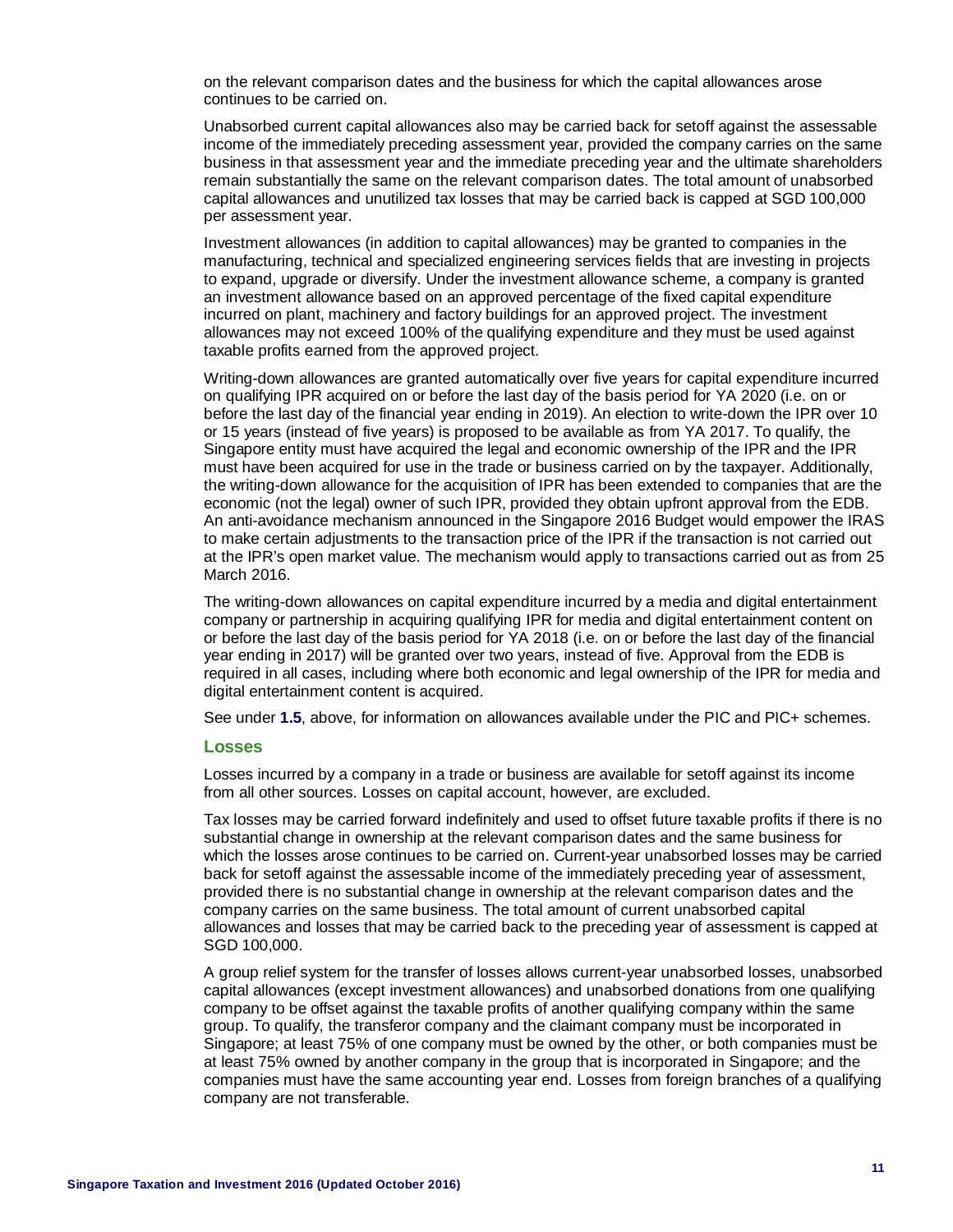#### <span id="page-13-0"></span>**3.4 Capital gains taxation**

Singapore does not tax capital gains. However the characterization of gains as capital or revenue in nature may be a contentious area. Deductions for capital losses are statutorily prohibited. Safe harbor provisions provide a tax exemption for gains of a revenue nature arising from the disposal of ordinary shares by a company between 1 June 2012 and 31 May 2017 (proposed to be extended to 31 May 2022), subject to minimum ownership threshold and continuous ownership period requirements (broadly, 20% and 24 months, respectively).

#### <span id="page-13-1"></span>**3.5 Double taxation relief**

#### **Unilateral relief**

Singapore grants a unilateral tax credit for foreign tax paid on foreign income derived by a Singapore tax resident from a foreign jurisdiction with which Singapore does not have a tax treaty and that is remitted, or deemed remitted, into Singapore. The credit is limited to the Singapore tax payable, even if the foreign tax liability was higher. The IRAS requires proper documentation or certification that such foreign tax has been paid.

If a Singapore tax resident company owns at least 25% of the share capital of a company that pays foreign-source dividends, the foreign tax credit in Singapore will take into account the underlying tax paid (i.e. the corporate tax paid on the profits out of which the dividends are paid), in addition to any dividend withholding tax paid in the foreign country.

The foreign tax credit pooling system allows a Singapore tax resident company to pool the foreign tax paid in different countries, or in respect of different sources of income, for set off against the Singapore tax payable on the same pooled foreign-source income, subject to certain conditions. The amount of the foreign tax credit to be granted is based on the lower of the pooled foreign taxes paid or the Singapore tax payable on the same pooled foreign-source income.

#### **Tax treaties**

Singapore has a broad tax treaty network. Singapore's treaties generally are formulated along the lines of the OECD model treaty, and Singapore has been signing protocols with tax treaty partners to incorporate OECD-compliant exchange of information provisions.

Singapore's treaties use the credit method to avoid double taxation. The government also uses tax treaties to ensure that incentives granted to foreign investors will not be taxed away by their home country governments. Certain treaties contain a tax-sparing provision, under which a foreign entity's home country considers the entity to have suffered tax in Singapore, even if it has benefited from a tax holiday or other concession.

To claim an exemption or reduced withholding tax rate on a payment received from Singapore under a relevant tax treaty, the nonresident recipient must provide a Certificate of Residence (COR) to the Singapore payer. The COR must be certified by the tax authorities in the country of residence of the nonresident before being submitted to the IRAS by 31 March of the year following the year of payment.

| <b>Singapore Tax Treaty Network</b> |             |                    |               |
|-------------------------------------|-------------|--------------------|---------------|
| Albania                             | France      | Luxembourg         | <b>Russia</b> |
| Australia                           | Georgia     | Malaysia           | San Marino    |
| Austria                             | Germany     | Malta              | Saudi Arabia  |
| <b>Bahrain</b>                      | Guernsey    | <b>Mauritius</b>   | Seychelles    |
| Bangladesh                          | Hungary     | Mexico             | Slovakia      |
| <b>Barbados</b>                     | India       | Mongolia           | Slovenia      |
| <b>Belarus</b>                      | Indonesia   | Morocco            | South Africa  |
| Belgium                             | Ireland     | Myanmar            | Spain         |
| <b>Brunei</b>                       | Isle of Man | <b>Netherlands</b> | Sri Lanka     |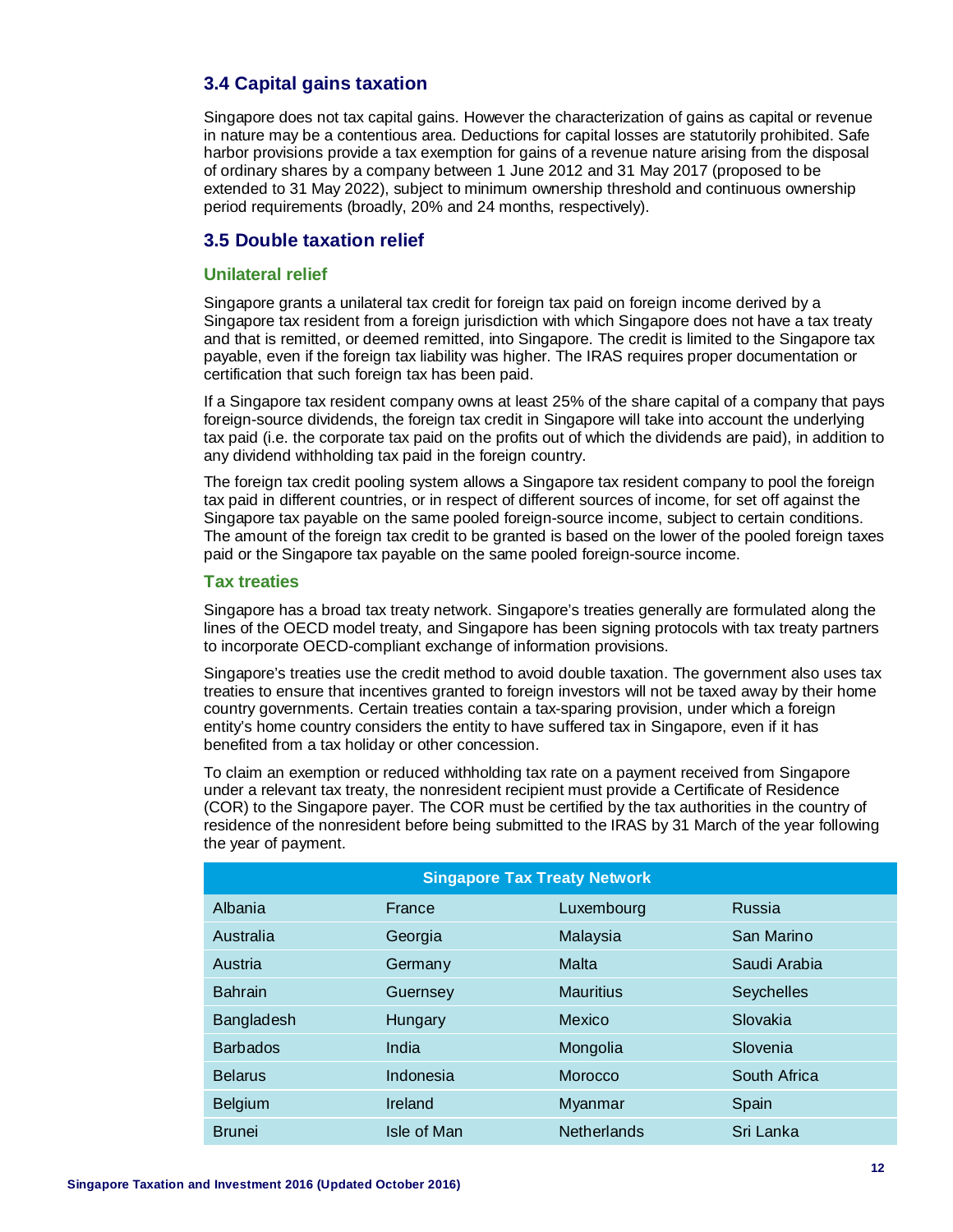| <b>Bulgaria</b>       | <b>Israel</b> | New Zealand      | Sweden                      |
|-----------------------|---------------|------------------|-----------------------------|
| Canada                | Italy         | Norway           | Switzerland                 |
| China                 | Japan         | Oman             | Taiwan                      |
| Cyprus                | Jersey        | Pakistan         | Thailand                    |
| <b>Czech Republic</b> | Kazakhstan    | Panama           | Turkey                      |
| <b>Denmark</b>        | Korea (ROK)   | Papua New Guinea | Ukraine                     |
| Ecuador               | Kuwait        | Philippines      | <b>United Arab Emirates</b> |
| Egypt                 | Latvia        | Poland           | <b>United Kingdom</b>       |
| Estonia               | Libya         | Portugal         | Uzbekistan                  |
| Fiji                  | Liechtenstein | Qatar            | Vietnam                     |
| Finland               | Lithuania     | Romania          |                             |

#### <span id="page-14-0"></span>**3.6 Anti-avoidance rules**

#### **Transfer pricing**

Singapore's first transfer pricing guidelines that endorse the arm's length principle, as defined by the OECD (even though Singapore is not an OECD member state), were issued in 2006. Additional guidelines on related-party loans and services were issued in 2009. Consolidated guidelines issued in early 2015 require taxpayers to prepare and maintain contemporaneous transfer pricing documentation to substantiate that their related-party dealings are at arm's length. In early 2016, further guidance was issued to enhance transfer pricing guidance on related-party loans. Singapore also will implement country-by-country (CbC) reporting for Singaporeheadquartered multinational enterprises for financial years beginning on or after 1 January 2017 (rather than financial years beginning on or after 1 January 2016).

Singapore's transfer pricing guidelines cover the application of the arm's length principle, documentation requirements, advance pricing agreements (APAs) and requests to invoke mutual agreement procedures under Singapore's tax treaties.

The Income Tax Act includes legal provisions to enforce the arm's length principle.

Related-party transactions must be carried out on arm's length terms. Persons are considered to be related when one person, directly or indirectly, has the ability to control the other, or when both persons are directly or indirectly under the control of a common person. Related parties include associated enterprises and separately taxable entities of an enterprise, such as permanent establishments of the enterprise.

Singapore does not have a priority order or hierarchy for transfer pricing methodologies. The taxpayer is required to use the methodology that produces the most reliable results.

Companies should ensure that their intercompany transactions are at arm's length and prepare adequate documentation to demonstrate their analysis and conclusions, to avoid any potential tax adjustments by the IRAS. Transfer pricing documentation forms part of the record-keeping requirements for tax and must be prepared on a timely basis, no later than the tax return filing date for the financial year in which the transaction takes place (e.g. the transfer pricing documentation for transactions carried out in financial year 2015 should be prepared no later than 30 November 2016). During an audit, a lack of documentation poses a risk of challenges and adjustments, because the IRAS considers the lack of documentation as the taxpayer's failure to undertake reasonable efforts to show compliance with the arm's length principle. Taxpayers may be subject to penalties under the Income Tax Act if they are unable to provide transfer pricing documentation upon request. For tax purposes, the IRAS also may ignore year-end adjustments made to the financial accounts if no supporting documentation is available. The IRAS also stresses the importance of adequate documentation if the taxpayer is involved in a mutual agreement procedure.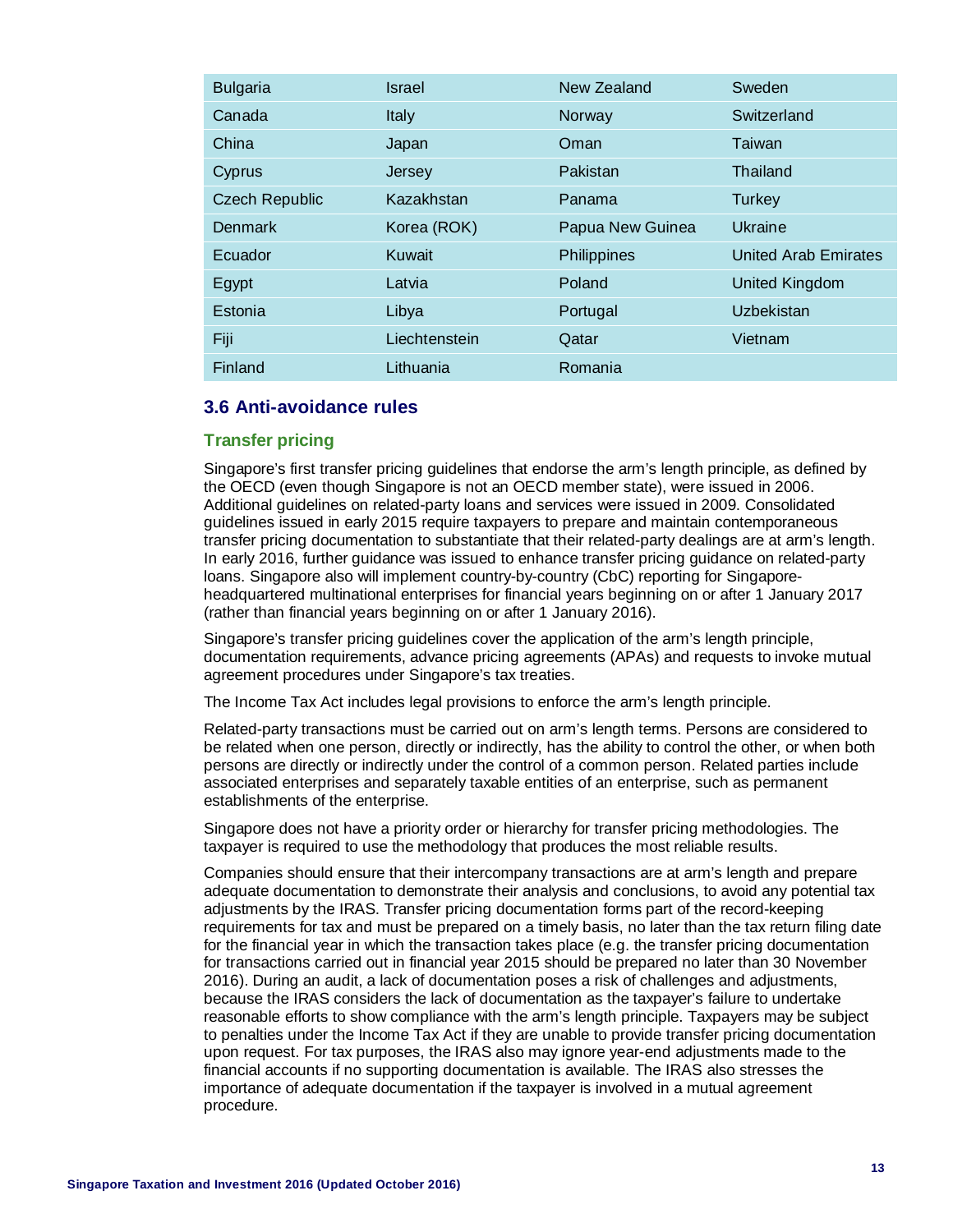Unilateral and bilateral APAs are possible, and they generally cover a three to five-year period. Rollback of an APA may be allowed on a case-by-case basis.

#### **Thin capitalization**

Singapore does not have thin capitalization rules.

#### **Controlled foreign companies**

Singapore does not have CFC rules.

#### **Specific anti-avoidance rules**

As mentioned under **[3.3](#page-10-1)**, proposed legislation would empower the IRAS to make adjustments to the transaction price for IPRs (with effect from 25 March 2016) for the purpose of determining the amount of writing-down allowances to be granted, if the transaction is not carried out at the open market value.

#### **General anti-avoidance rules**

Under Singapore's general anti-avoidance rules, the IRAS can disregard certain transactions if the Comptroller of Income Tax is satisfied that the purpose of the arrangement is to alter the incidence of any tax that is payable, or otherwise would have been payable, by any person; to relieve any person from any liability to pay tax or to file a return; or to reduce or avoid any liability imposed, or that otherwise would have been imposed, on any person. The general anti-avoidance rules do not apply to an arrangement carried out for bona fide commercial reasons and that did not have as one of its main purposes the avoidance or reduction of tax.

#### **BEPS**

The Singapore government has mentioned in public forums that it supports the BEPS initiative and is actively following the discussions. However, the government also has stated that it believes each country should have a sovereign right to set its own tax policies that support domestic priorities. The following table summarizes the steps Singapore has taken to implement the BEPS recommendations:

| <b>Action</b>                                                  | <b>Notes on local country</b><br>implementation                                                                                                                                                                             | <b>Expected timing of</b><br>implementation |
|----------------------------------------------------------------|-----------------------------------------------------------------------------------------------------------------------------------------------------------------------------------------------------------------------------|---------------------------------------------|
| VAT on business to<br>customers digital services<br>(Action 1) | Not yet known                                                                                                                                                                                                               | Not yet known                               |
| Hybrids (Action 2)                                             | Not yet known                                                                                                                                                                                                               | Not yet known                               |
| CFCs (Action 3)                                                | Not yet known, but it is<br>unlikely that Singapore will<br>introduce a CFC regime                                                                                                                                          | Not yet known                               |
| Interest deductions (Action 4)                                 | Unlikely to be implemented,<br>as Singapore's domestic<br>deduction rules for interest<br>are relatively stringent                                                                                                          | Not yet known                               |
| Harmful tax practices (Action<br>5)                            | Committed to implement;<br>Singapore continues to stand<br>behind its tax incentives<br>framework, and will be<br>engaging with the OECD as<br>the review on harmful tax<br>practices extends to non-<br>G20/OECD countries | N/A                                         |
| Prevent treaty abuse (Action<br>6)                             | Committed to implement; a<br>preference for the principal<br>purpose test has been<br>expressed                                                                                                                             | Pending multilateral<br>Instrument          |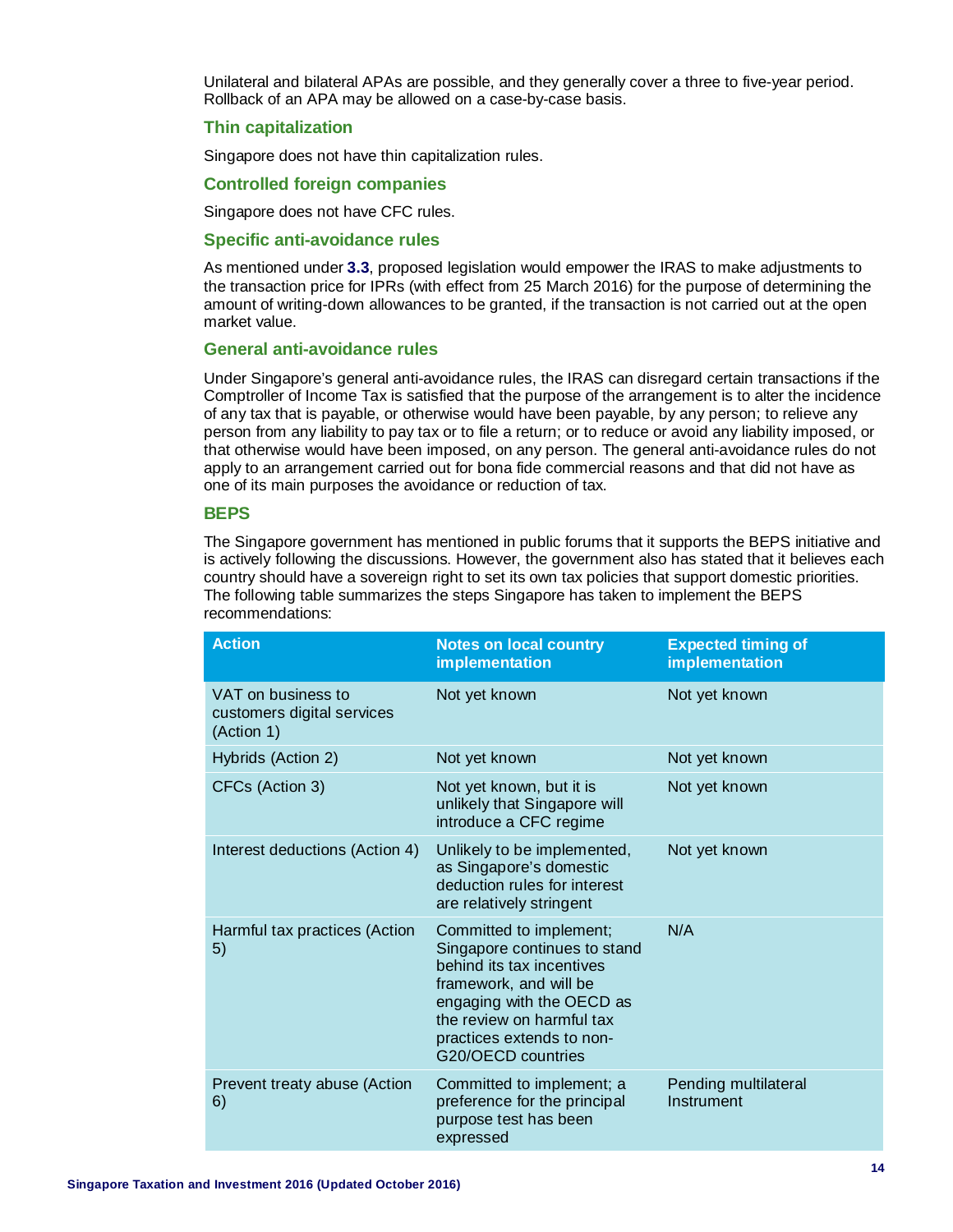| Permanent establishment<br>status (Action 7)         | Not yet known                                                                                                                                                                                                             | Not yet known |
|------------------------------------------------------|---------------------------------------------------------------------------------------------------------------------------------------------------------------------------------------------------------------------------|---------------|
| Transfer pricing (Actions 8-<br>10)                  | Not yet known, but the tax<br>authorities may consider<br>whether to adopt updates to<br>the OECD's transfer pricing<br>guidelines into Singapore's<br>existing transfer pricing<br>guidelines on a case-by-case<br>basis | Not yet known |
| Disclosure of aggressive tax<br>planning (Action 12) | Not yet known                                                                                                                                                                                                             | Not yet known |
| <b>Transfer pricing</b><br>documentation (Action 13) | <b>Transfer pricing</b><br>documentation guidelines<br>were updated in January 2015<br>to be broadly in line with<br>action 13 recommendations                                                                            | January 2015  |
| CbC reporting (Action 13)                            | CbC reporting proposed to be<br>implemented for financial<br>years beginning on or after 1<br>January 2017                                                                                                                | January 2017  |
| Dispute resolution (Action<br>(14)                   | Committed to implement                                                                                                                                                                                                    | January 2017  |

#### <span id="page-16-0"></span>**3.7 Administration**

#### **Tax year and tax basis period**

The tax basis period for a company is its accounting/financial year. Each tax year is referred as the "year of assessment." Income is subject to tax in Singapore on a preceding-year basis (e.g. income earned in the financial year ended in 2015 will be taxed in year of assessment 2016).

#### **Filing and payment**

A company must submit an estimated chargeable income to the IRAS within three months from the end of its financial year. The estimated tax may be paid in up to 10 installments, depending on the company's promptness in supplying the estimated chargeable income.

The Singapore tax return filing deadline is 30 November of the assessment year for income earned in the preceding financial year, but this can be extended to 15 December if the return is submitted via e-filing. Taxes usually are payable within one month from the date of a notice of assessment.

#### **Consolidated returns**

There are no provisions for filing a consolidated return, but there is a mechanism to transfer current-year loss items between members of a Singapore corporate group (see **[3.3](#page-10-1)**, above, under "Losses").

#### **Statute of limitations**

The Comptroller of Income Tax may issue an assessment or an additional assessment within four years from the end of the relevant year of assessment. For example, the Comptroller may issue assessments or additional assessments relating to year of assessment 2016 (i.e. relating to the financial year ended in 2015) at any time up to 31 December 2020. There is no statutory time limit for the Comptroller to raise an assessment or additional assessment for tax evasion cases. The Comptroller can collect tax only when an assessment or an additional assessment is raised. Once the assessment is raised, the tax due is payable to the Comptroller within one month from the date of the notice of assessment.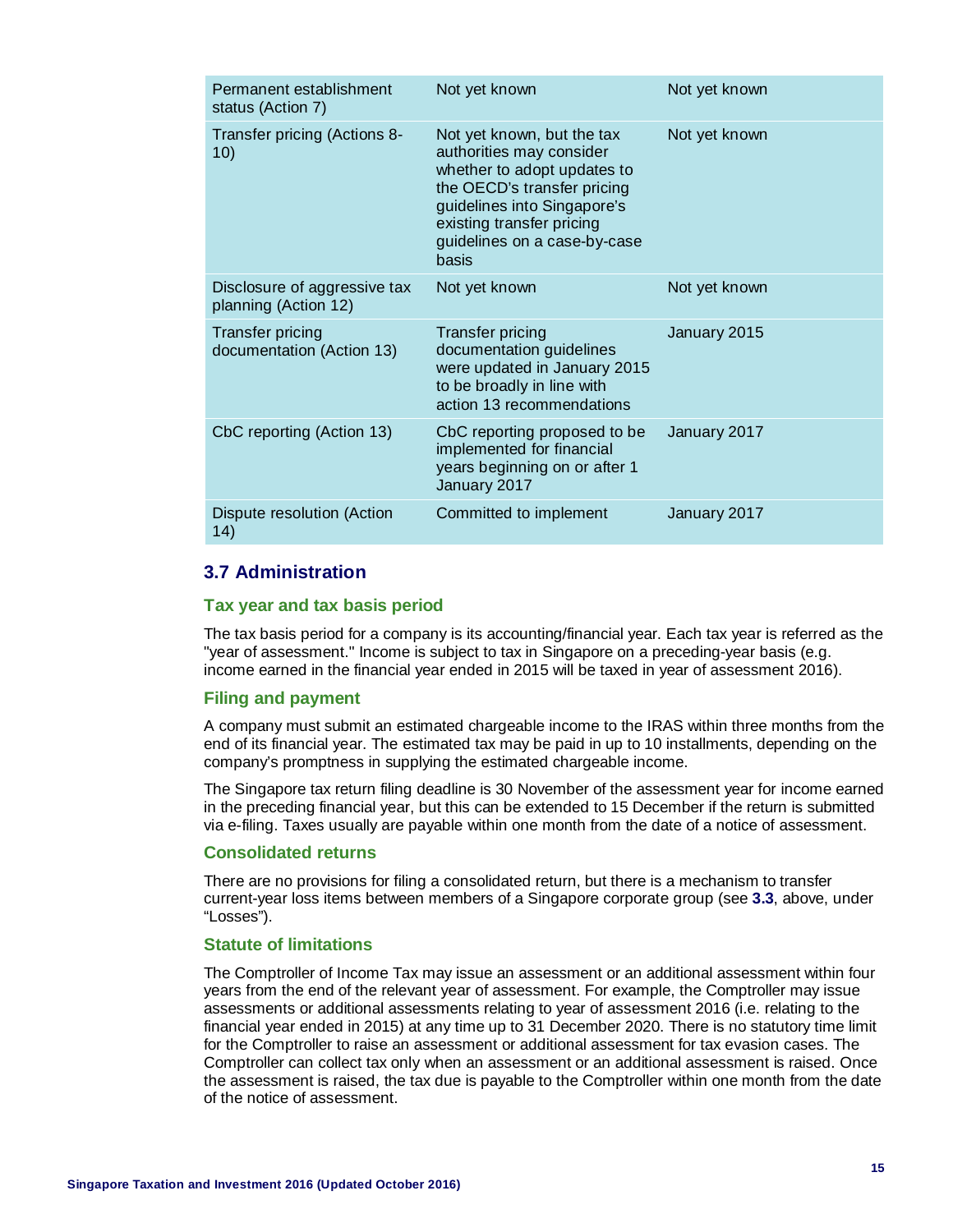#### **Tax authorities**

The IRAS administers the assessment and collection of all taxes. The IRAS is part of the Ministry of Finance and has an important role in developing and implementing tax policy. It represents the Singapore government in tax treaty negotiations and issues abundant guidance on taxation issues.

#### **Rulings**

A formal advance ruling system applies for income tax matters. A request for an advance ruling must satisfy certain conditions, and rulings are binding on the particular arrangement for a specified period of time.

#### <span id="page-17-0"></span>**3.8 Other**

#### **Tax framework for corporate amalgamations**

Singapore domestic tax law provides a specific tax framework for corporate amalgamations. In a qualifying amalgamation, in broad terms, the amalgamated company is treated as having "stepped into the shoes" of the amalgamating companies and having continued with the business. As such, there should be no additional income tax liability due purely on account of the transfer. The transfer also automatically qualifies as a transfer of a going concern for GST purposes, except where the amalgamated company is, or will be, a member of a GST group. Stamp duties continue to apply on the transfer of real property or shares, unless the amalgamation exercise qualifies for stamp duty relief. Companies must comply with administrative procedures to apply the tax framework for corporate amalgamations.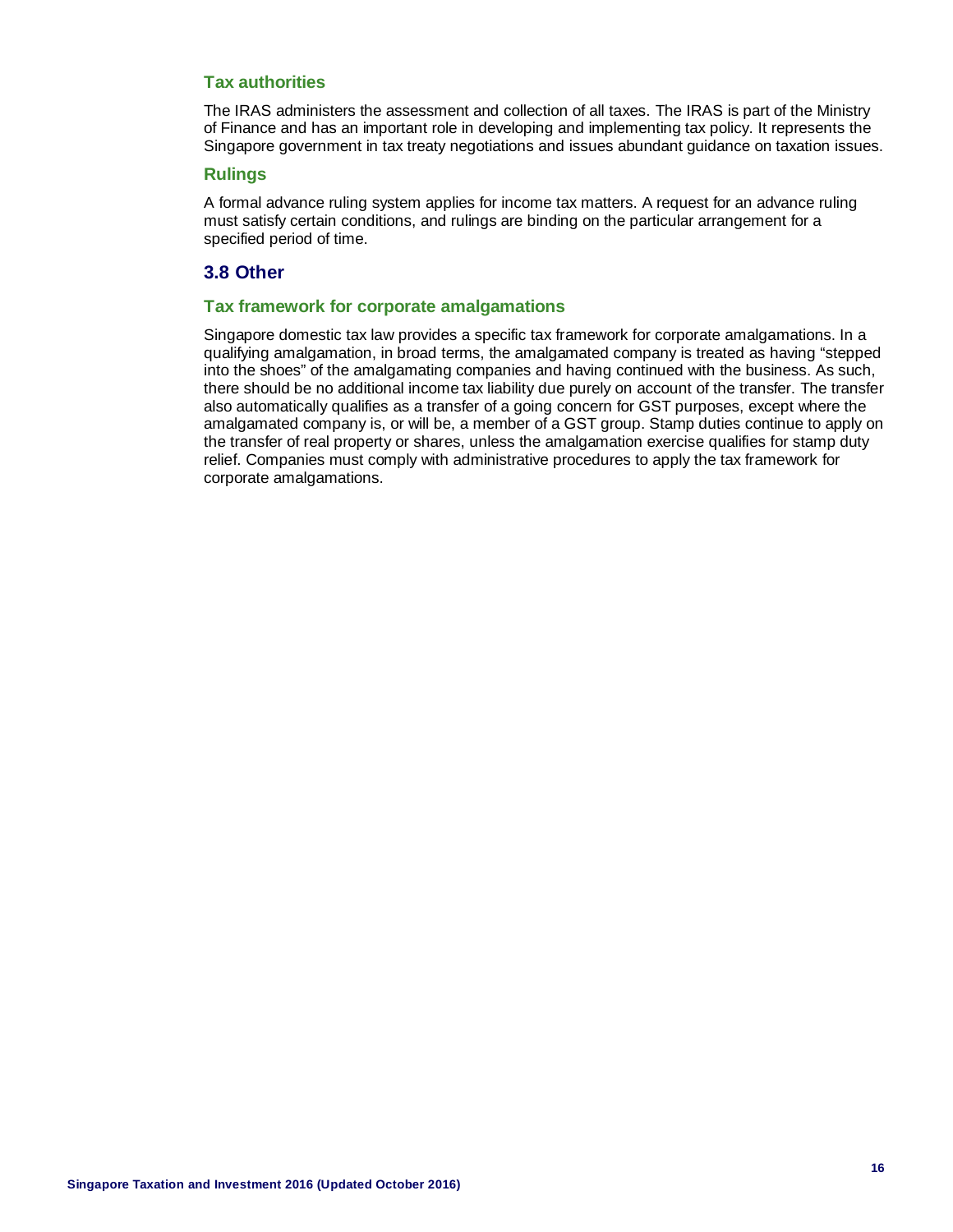# <span id="page-18-0"></span>**4.0 Withholding taxes**

#### <span id="page-18-1"></span>**4.1 Dividends**

No withholding tax is levied on dividends paid by companies resident in Singapore.

#### <span id="page-18-2"></span>**4.2 Interest**

Interest paid to a nonresident is subject to a 15% withholding tax, unless the rate is reduced under a domestic exemption or a tax treaty. Exemptions or reduced withholding taxes apply to certain types of interest, such as interest on interbank/interbranch transactions of approved banks, interest on approved bank deposits and Asian dollar bonds, swap transactions on Asian currency units (other than Singapore dollars), interest paid on loans obtained to acquire qualifying vessels and certain approved foreign loans to buy productive equipment.

The 15% tax is a final tax and applies only to interest not derived by the nonresident from a business carried on in Singapore and not attributable to a permanent establishment in Singapore. Any interest that does not qualify for the reduced rate will be taxed at the prevailing corporate tax rate.

#### <span id="page-18-3"></span>**4.3 Royalties**

A 10% withholding tax applies to royalty payments made to a nonresident, unless the rate is reduced under a domestic exemption or a tax treaty.

Singapore takes a rights-based approach to software payments and payments for the use of, or the right to use, information and digitized goods. Generally, payments for the transfer of a "copyright right" attract withholding tax, while a transfer of a "copyrighted article" does not. Broadly, the transfer of a copyright right allows the payer to "commercially exploit" such right, which may entail the reproduction, modification or adaption and distribution of the software, information or digitized goods; or the preparation of derivative works based on the copyrighted software program, information or digitized goods for distribution.

The 10% tax is a final tax and applies only to royalties not derived by the nonresident from a business carried on in Singapore and not attributable to a permanent establishment in Singapore. Any royalty that does not qualify for the reduced rate will be taxed at the prevailing corporate tax rate.

#### <span id="page-18-4"></span>**4.4 Branch remittance tax**

Singapore does not levy a branch remittance tax.

#### <span id="page-18-5"></span>**4.5 Wage tax/social security contributions**

There is no payroll tax in Singapore.

For information on social security contributions, see under **[6.6](#page-24-3)**, below.

#### <span id="page-18-6"></span>**4.6 Other**

Withholding tax at the prevailing corporate tax rate (currently 17%) applies on gross service fees (including technical assistance and management fees) paid to nonresidents (other than individuals) that are attributable to work carried out in Singapore. This is not a final tax and the nonresident may claim a deduction for allowable expenses by filing a tax return with the IRAS. If the services are provided entirely outside Singapore and the nonresident is not incorporated, formed or registered in Singapore, does not carry on a business in Singapore and does not have a permanent establishment in Singapore, then withholding tax should not apply.

Payments of service fees to nonresident individual professionals that are attributable to work carried out in Singapore are subject to a 15% final withholding tax or a 22% nonfinal withholding tax, while payments to nonresident public entertainers are subject to a 10% final withholding tax.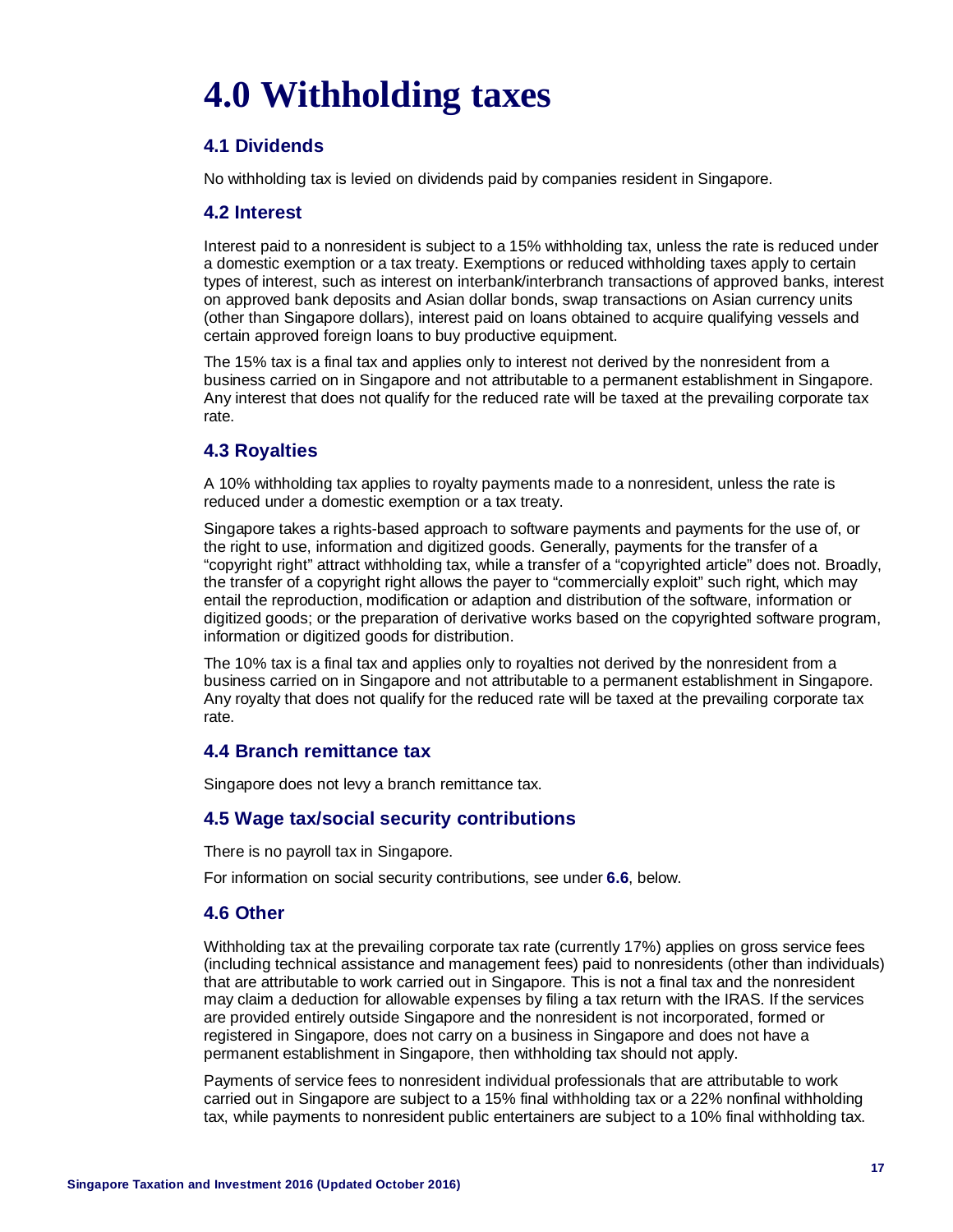Withholding tax also is applicable to, among other things, remuneration paid by a Singaporeresident company to its nonresident directors (at a 22% rate).

Income is not deemed to arise in Singapore—and so tax should not be withheld—in the following cases:

- Commissions or other payments connected with a loan or other indebtedness, if the service in question is performed entirely outside Singapore;
- Service fees payable for the use of technical or other knowledge, if the assistance or service is performed entirely outside Singapore; and
- Management fees for services performed entirely outside Singapore.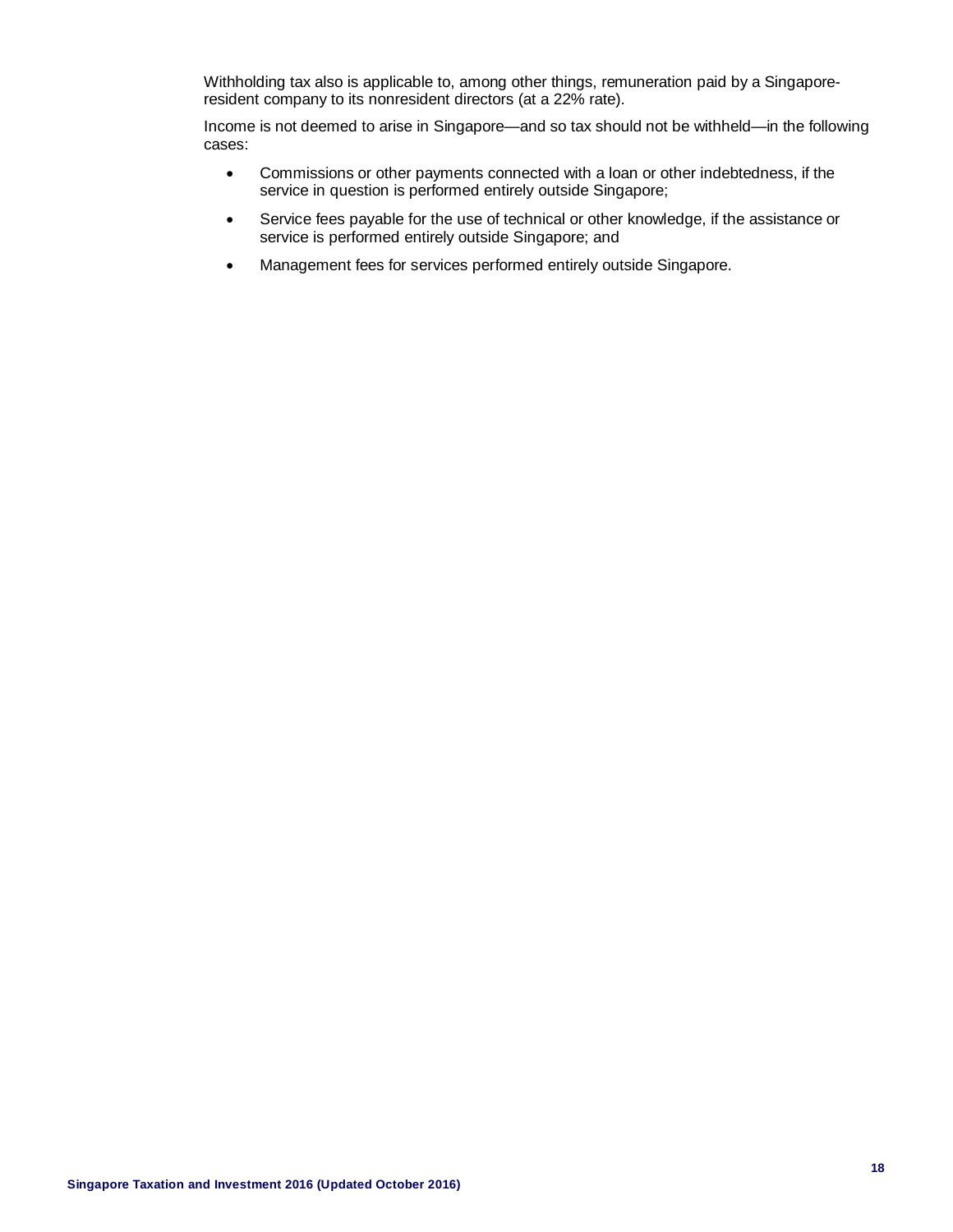# <span id="page-20-0"></span>**5.0 Indirect taxes**

#### <span id="page-20-1"></span>**5.1 Goods and services tax**

Singapore has a GST system based on a European-style VAT system. The GST is imposed on the supply of goods and services by a taxable person in Singapore and on the import of goods by any person into Singapore.

The GST has three categories of goods and services: (1) standard-rated items (including commercial-property transactions), subject to a 7% tax; (2) zero-rated items, including goods for export and international services; and (3) exempt items, including the sale and lease of residential land and the provision of financial services (such as Asian currency unit transactions, interest charges and life insurance).

Most domestic supplies of goods and services are standard rated. Exported goods and international services are zero-rated, but suppliers of zero-rated goods and services are still entitled to obtain credits or refunds for GST paid on their purchases. Unlike standard or zero-rated suppliers, exempt suppliers do not have the right to a full credit for input tax. Therefore, some or all of the input tax that relates to the exempt supplies will be a cost.

Companies, individuals, partnerships, cooperatives, trusts, charities, clubs and statutory boards that make (or intend to make) taxable supplies by way of a business must register for GST if the annual turnover exceeds SGD 1 million. Registration requirements for nonresidents generally are the same as for residents, i.e. they must register if they make taxable supplies in Singapore that exceed the registration threshold, although they will need to appoint a local GST agent that will be responsible if there are GST errors, etc. Companies may apply for voluntary registration even if turnover is less than SGD 1 million. However, once registered on a voluntary basis, the taxpayer must remain registered for at least two years. A registered trader must file GST returns, generally on a quarterly basis, and must pay the tax due (if applicable) within one month after the end of the GST accounting period.

#### <span id="page-20-2"></span>**5.2 Capital tax**

Singapore does not levy capital tax.

#### <span id="page-20-3"></span>**5.3 Real estate tax**

Property tax is levied on all immovable property in Singapore and is payable annually by the owner at the beginning of the year. Immovable property includes Housing Development Board flats, houses, offices, factories, shops and land. The annual property tax is calculated based on a percentage (tax rate) of the gross annual value of the property, as determined by the property tax department. A progressive property tax rate of 0% to 16% applies for owner-occupied residential property, and a rate between 10% and 20% applies for non-owner occupied residential property. Other properties (such as commercial and industrial buildings and land) are taxed at a flat rate of 10%. A property tax exemption for land under development may be granted in certain cases.

#### <span id="page-20-4"></span>**5.4 Transfer tax**

See under **[5.5](#page-20-5)**, below.

#### <span id="page-20-5"></span>**5.5 Stamp duty**

Stamp duty was abolished in 1998 on all financial instruments, except those that relate to stock and shares and immovable property. These include a sale or a mortgage of immovable property and shares and a lease of immovable property. An *ad valorem* stamp duty is chargeable on a lease, or an agreement for a lease, of any immovable property with an annual rent exceeding SGD 1,000. Leases with an annual rent not exceeding SGD 1,000 are exempt. The buyer's stamp duty on the acquisition of all property is 1% for the first SGD 180,000, 2% for the next SGD 180,000 and 3% thereafter.

An additional buyer's stamp duty is payable by certain groups of persons that buy or acquire residential property (including residential land). The additional buyer's stamp duty is from 5% to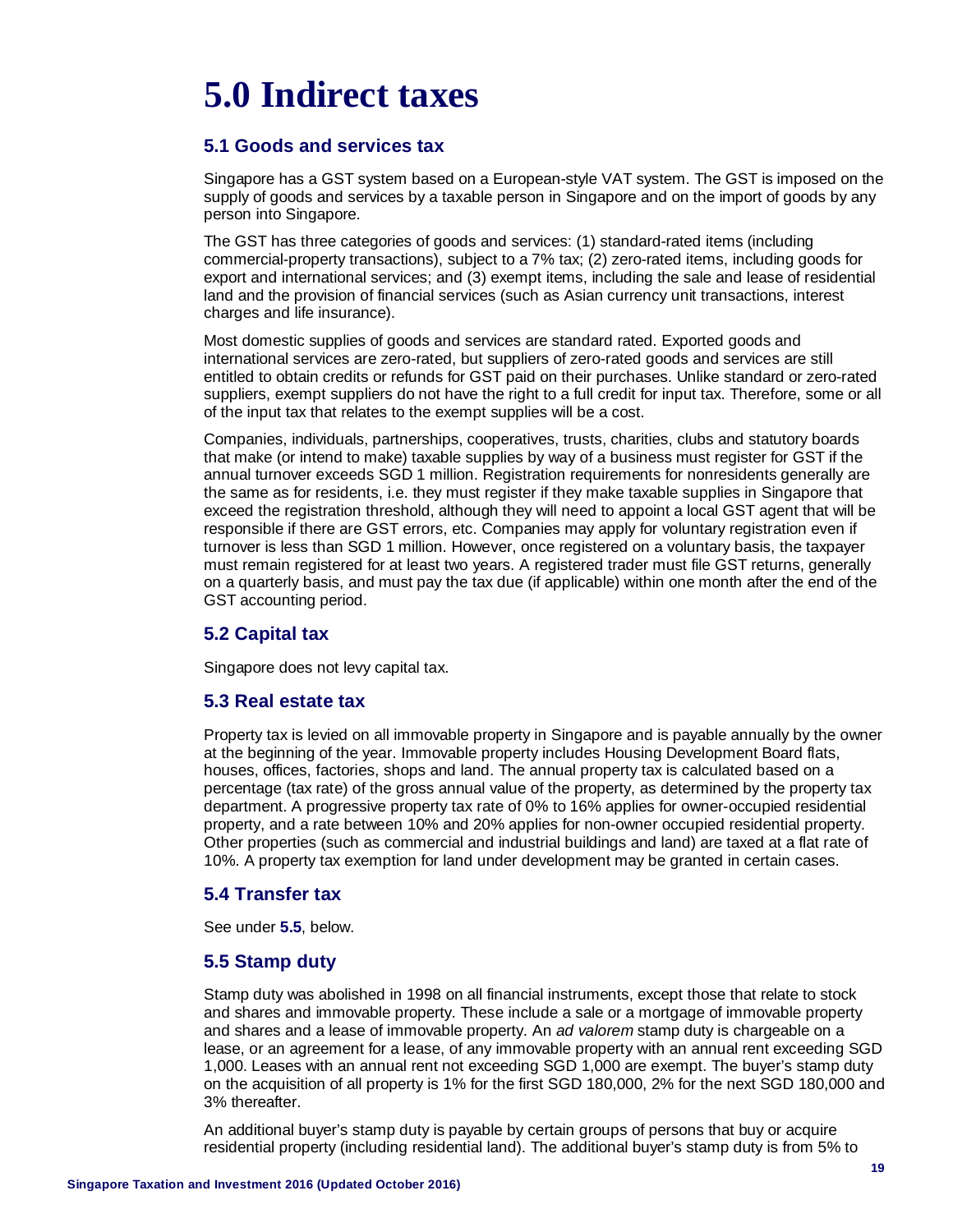15%, depending on the category of the buyer, and it is computed on the higher of the purchase price or the market value of the property.

Seller's stamp duty of between 4% to 16% and 5% to 15%, depending on the holding period for the property, is payable on disposals of residential property and industrial property, respectively. However, seller's stamp duty will not apply if the residential or industrial property was acquired before 20 February 2010 or 12 January 2013, respectively.

The buyer's stamp duty on the acquisition of stock and shares is 0.2% of the market value or value of the consideration, whichever is higher. A transfer of scripless shares listed on the Singapore stock exchange is not subject to stamp duty.

The stamp duty relief offered for corporate restructuring and mergers has been expanded to encourage companies to use restructuring and mergers to be more competitive. The relief applies to transfers of assets between associated permitted entities, statutory boards, unlimited companies and limited liability partnerships where all the partners are companies, as well as the reconstruction or amalgamation of a group of companies. Various conditions must be met for the stamp duty relief to apply.

#### <span id="page-21-0"></span>**5.6 Customs and excise duties**

Singapore is a free port and levies few excise and import duties. Excise duties are imposed principally on tobacco, petroleum products and liquor. Import duties mainly are imposed on motor vehicles, tobacco, liquor and petroleum products. Export duties are not levied on goods exported from Singapore.

#### <span id="page-21-1"></span>**5.7 Environmental taxes**

There is a 30%-45% levy on water charges, to encourage conservation.

#### <span id="page-21-2"></span>**5.8 Other taxes**

The Ministry of National Development levies standard development charges at the start of construction. Other taxes include: a monthly levy per foreign worker in certain industries; and a training levy for all employees on the first SGD 4,500 of gross monthly remuneration at a rate of 0.25%, subject to a minimum of SGD 2.

There are taxes on film rentals, entertainment, tourist hotels and restaurants, football betting, private lotteries and airport departures.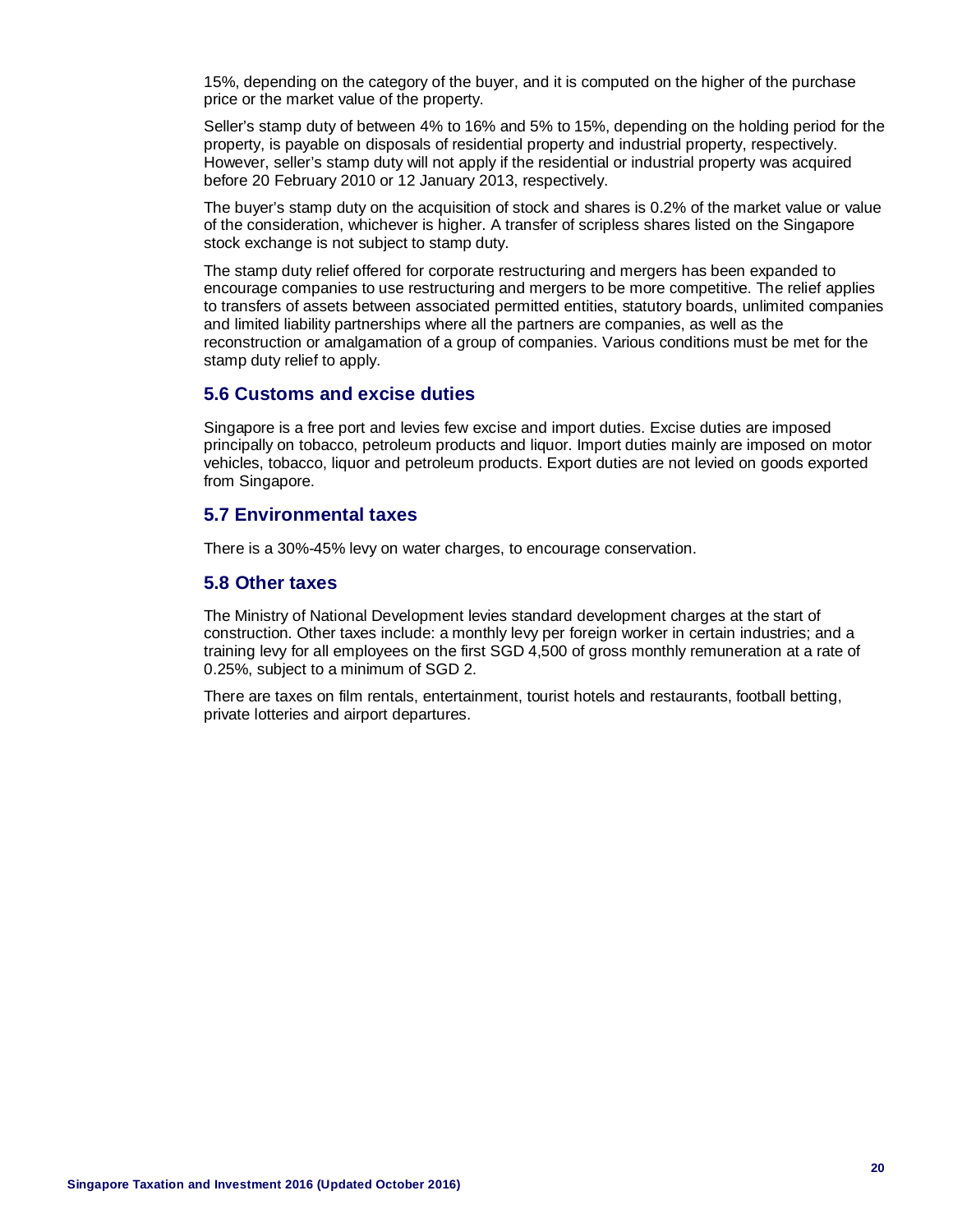# <span id="page-22-0"></span>**6.0 Taxes on individuals**

Individuals are subject to income tax, withholding tax, real estate tax, stamp duty and social security contributions.

| <b>Singapore Quick Tax Facts for Individuals</b>                                                                                          |                                                                                                                                          |  |
|-------------------------------------------------------------------------------------------------------------------------------------------|------------------------------------------------------------------------------------------------------------------------------------------|--|
| Income tax rates                                                                                                                          | Progressive from 2% to 20% (22% effective<br>from YA 2017)                                                                               |  |
| Capital gains tax rate                                                                                                                    | Not taxable                                                                                                                              |  |
| <b>Basis</b>                                                                                                                              | Generally territorial (except for foreign<br>income received through a Singapore<br>partnership)                                         |  |
| Double taxation relief                                                                                                                    | Yes                                                                                                                                      |  |
| Tax year                                                                                                                                  | Calendar year                                                                                                                            |  |
| Return due date                                                                                                                           | 15 April of the following year                                                                                                           |  |
| <b>Withholding tax</b>                                                                                                                    |                                                                                                                                          |  |
| <b>Dividends</b><br>Interest<br><b>Royalties</b><br>Nonresident professionals<br>Nonresident directors<br>Nonresident public entertainers | 0%<br>$0\%/15\%$<br>$0\%/10\%$<br>15%/22%<br>22%<br>10%                                                                                  |  |
| Net wealth tax                                                                                                                            | <b>No</b>                                                                                                                                |  |
| Social security                                                                                                                           | 20% (employee portion)                                                                                                                   |  |
| Inheritance tax                                                                                                                           | <b>No</b>                                                                                                                                |  |
| Real estate tax                                                                                                                           | Progressive up to 16%/20% for owner-<br>occupied and non-owner occupied<br>residential property, respectively; 10% for<br>other property |  |
| Stamp duty                                                                                                                                | Varies                                                                                                                                   |  |
| <b>GST</b>                                                                                                                                | 7%                                                                                                                                       |  |

#### <span id="page-22-1"></span>**6.1 Residence**

An individual is tax resident in Singapore if he/she normally resides in Singapore except for temporary absences that are consistent with the claim to be a resident. A Singapore citizen is ordinarily resident in Singapore, unless he/she meets certain conditions and elects to be treated as a nonresident.

A foreigner is regarded as resident in Singapore if he/she is physically present or exercises an employment in Singapore for 183 days or more during the year preceding the year of assessment in a capacity other than that of a director of a company, or if he or she ordinarily resides in Singapore. Two or three-year administrative concessions for tax residence in Singapore are available.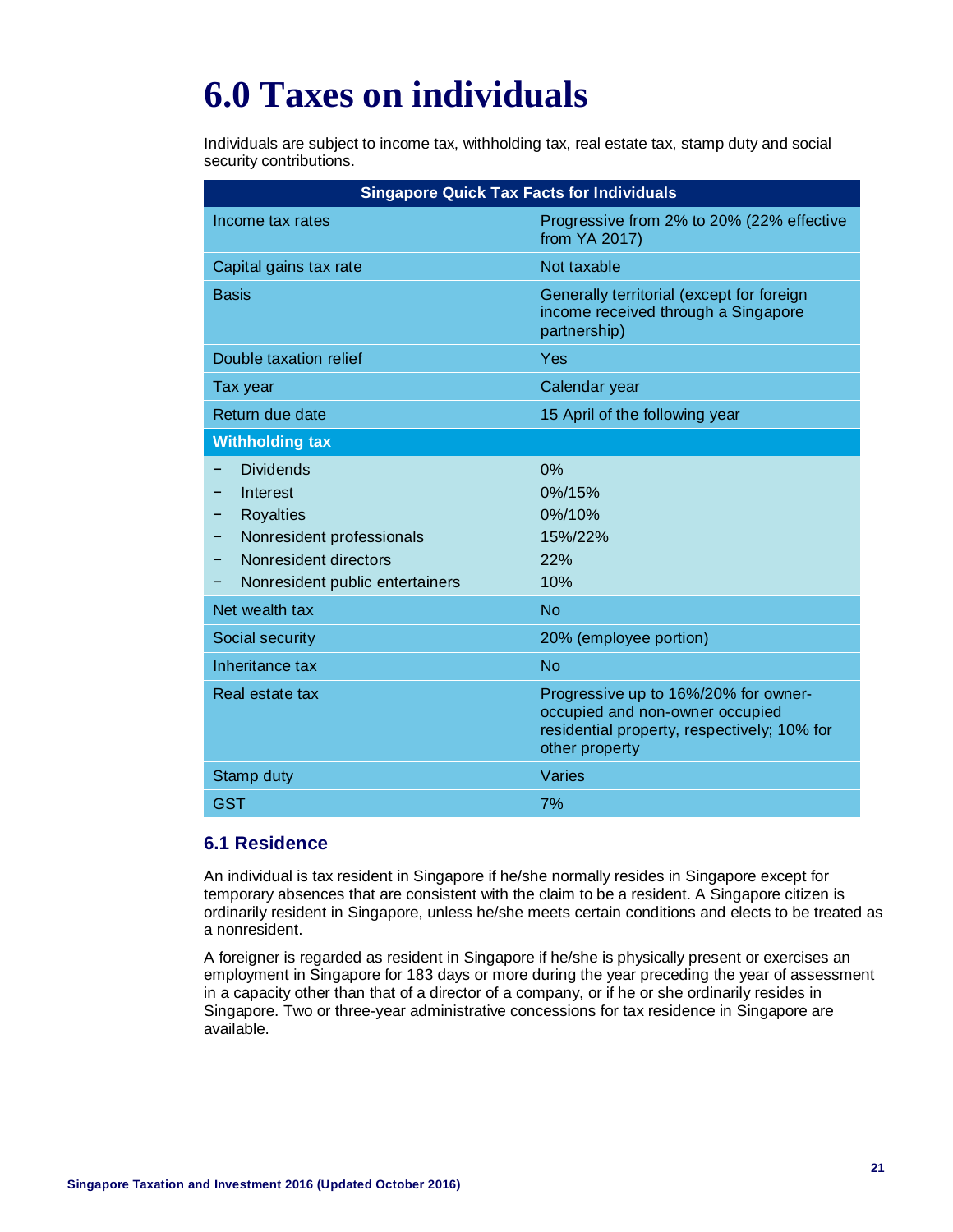#### <span id="page-23-0"></span>**6.2 Taxable income and rates**

#### **Taxable income**

Singapore taxes individuals on a territorial basis, i.e. only income sourced in Singapore is subject to tax. The remittance of foreign-source income is exempt, except for remittances through a partnership by a resident individual.

Income includes gains or profits from a trade or profession, earnings from employment and pensions and annuities. Income from employment is deemed to be derived from Singapore if the employment is exercised in Singapore (i.e. the services are rendered in Singapore), regardless of where the remuneration is actually received. Income from employment includes wages, salaries, leave pay, fees, commissions, bonuses, gratuities, perquisites, allowances, benefits in kind (e.g. employer-provided meals, clothing or housing), stock options and gains from shares (other than capital gains), etc.

Dividends paid by companies under the one-tier tax system are tax exempt. Individual authors, composers or choreographers qualify for a 90% exemption on gross income from royalties.

Interest income derived by an individual from the deposit of money in a standard savings, current or fixed deposit account with an approved bank or finance company in Singapore is exempt from tax.

Net rental income derived from property located in Singapore is aggregated with other income and is subject to Singapore taxation.

Capital gains derived by an individual are not taxed, since Singapore does not tax capital gains.

#### **Deductions and reliefs**

Resident individuals who earn employment income generally are provided with earned income relief in varying amounts. An individual who earns income, whether from regular employment or self-employment, is granted earned income relief: SGD 1,000 for individuals younger than age 55; SGD 6,000 for those aged 55-59; and SGD 8,000 for those aged 60 and older. There are several other types of tax relief, such as spouse relief, child relief, dependent relief, CPF and CPF top-up relief, deductions for life insurance premiums and contributions to the Supplementary Retirement Scheme (SRS), etc.

#### **Rates**

Personal taxation rates in Singapore are moderate. Resident individuals are taxed at progressive rates ranging from 2% to 20% (22% with effect from YA 2017). Nonresidents are taxed on employment income at the higher of a flat rate of 15% or the resident tax rates (after deduction for personal reliefs and allowances). With effect from YA 2017, all income other than employment income derived by a nonresident individual (except for certain reduced final withholding tax rates) is taxed at a flat rate of 22%.

A nonresident individual (other than a director) exercising a short-term employment in Singapore for less than 60 days in a calendar year may be exempt from tax in Singapore.

#### **Special expatriate regime**

The Not Ordinarily Resident (NOR) Taxpayer Scheme is used to attract global talent to Singapore and to encourage companies to use Singapore as their base for regional activities. To qualify for the NOR scheme, an individual must be tax resident in Singapore in the current year of assessment and must not have been tax resident in the three years of assessment immediately before that year of assessment. Individuals meeting the requirements are granted NOR status for five consecutive assessment years, starting from the assessment year in which they first qualify.

Tax incentives under the NOR scheme include the following:

• Individuals are not subject to tax on the portion of Singapore employment income that corresponds to the number of days the individual has spent outside Singapore for business purposes pursuant to his/her Singapore employment, provided: (1) the individual spends at least 90 business days outside Singapore for business purposes pursuant to the Singapore employment; and (2) the employee's annual Singapore employment income is at least SGD 160,000. The IRAS also has ruled that the individual must be employed by a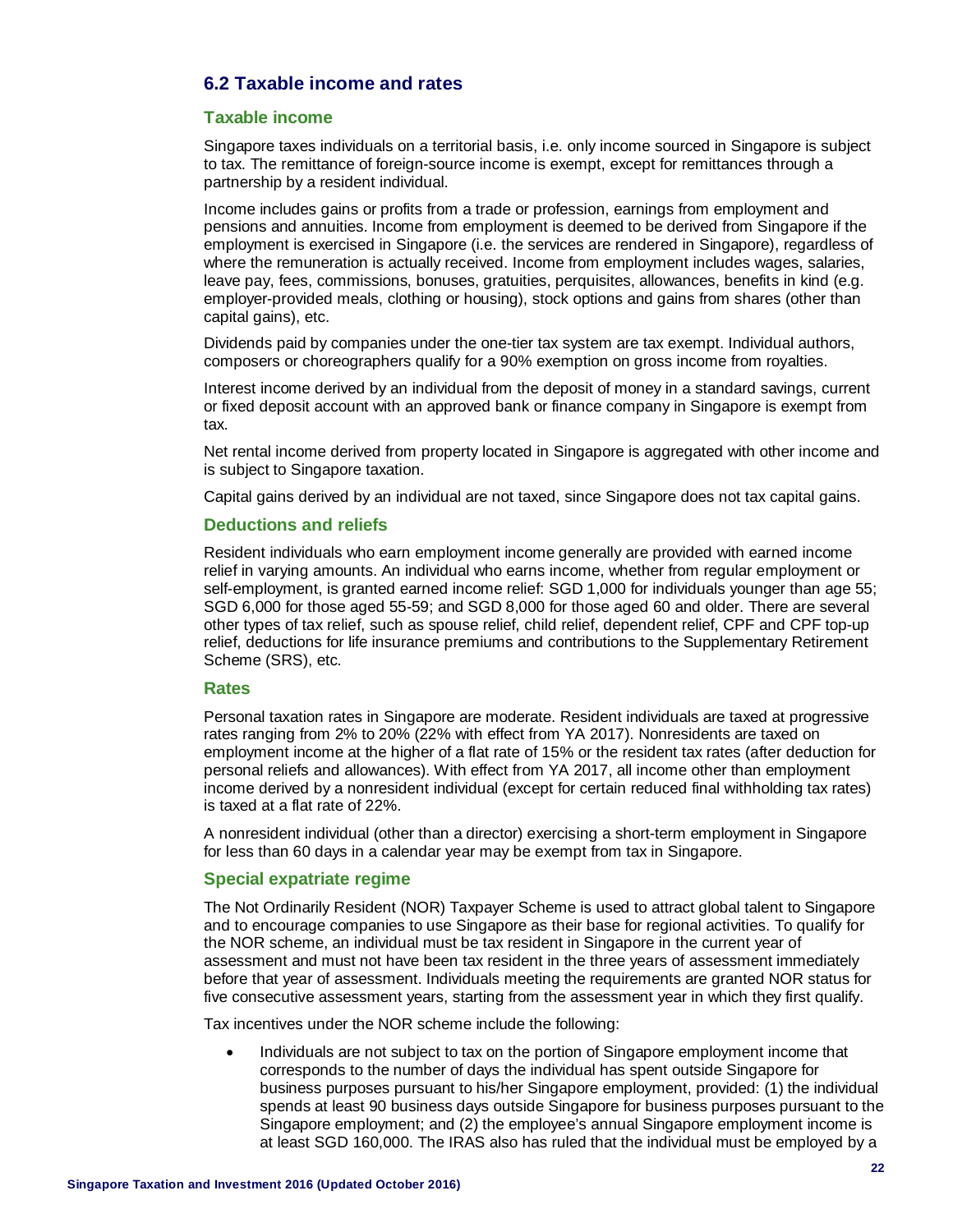Singapore entity. In addition, where the tax on the apportioned income is below 10% of the employee's total employment income, the employee is subject to tax based on a floor rate of 10% of total employment income.

The employer's contribution to a nonmandatory overseas pension fund or social security scheme is tax exempt, subject to the CPF capping rules. To enjoy the exemption, however, the employee cannot be a Singaporean or a Singapore permanent resident, the employee must derive a minimum annual Singapore employment income of SGD 160,000 and the employer must not claim a tax deduction for the contributions up to the NOR cap. The employer also must not be a tax-exempt company, an investment holding company or a service company that has adopted a cost-plus mark-up basis of assessment.

Area-representative status, which the IRAS grants to employees of nonresident companies with a representative office in Singapore, can reduce taxes considerably for expatriate employees who perform a major part of their responsibilities outside Singapore. Such individuals are taxed on the total taxable income pro-rated for the number of days they are physically in Singapore. However, benefits in kind, such as housing provided in Singapore, are fully taxable.

#### <span id="page-24-0"></span>**6.3 Inheritance and gift tax**

There are no inheritance or gift taxes in Singapore.

#### <span id="page-24-1"></span>**6.4 Net wealth tax**

There is no net wealth tax in Singapore.

#### <span id="page-24-2"></span>**6.5 Real property tax**

See under **[5.3](#page-20-3)**, "Real estate tax," above.

#### <span id="page-24-3"></span>**6.6 Social security contributions**

Both employers and employees must make monthly contributions to the CPF if the employees are Singapore citizens or permanent residents (an immigration status) who are exercising employment in Singapore. Foreign employees (who are neither permanent residents nor citizens) and their employers are not required to contribute to the CPF. The employee's contribution may be deducted from his/her taxable income, and the employer's contribution is tax-exempt unless the contribution exceeds the statutory limit.

Contributions are payable to the CPF based on the employee's age and a percentage of the employee's total remuneration, i.e. ordinary wages and additional wages, received as cash emoluments. The employer's statutory contribution rate to the CPF is 17%, subject to a monthly ordinary wage ceiling of SGD 6,000 with effect from 1 January 2016 and a total annual wage ceiling of SGD 102,000 with effect from 1 January 2016. The employee's contribution rate is 20% and is deducted from monthly salary. The contribution is remitted by the employer (in respect of its own liability and that of the employee). The CPF rates above are applicable for employees under 55 years of age, and reduced CPF rates (as low as 7.5% for employers and 5% for employees) are applicable for employees above 55 years of age.

#### <span id="page-24-4"></span>**6.7 Other taxes**

See under **[5.5](#page-20-5)**, "Stamp duty," above.

#### <span id="page-24-5"></span>**6.8 Compliance**

The income tax year for individuals is the calendar year, with tax computed on a preceding year basis, i.e. the tax liability for a year of assessment is calculated on income accrued, derived or received in Singapore in the preceding calendar year. Each individual is required to file a separate tax return, including married couples living together. An individual is required to file his/her Singapore tax return in respect of income from the preceding year by 15 April of the following year. Penalties apply for failure to comply.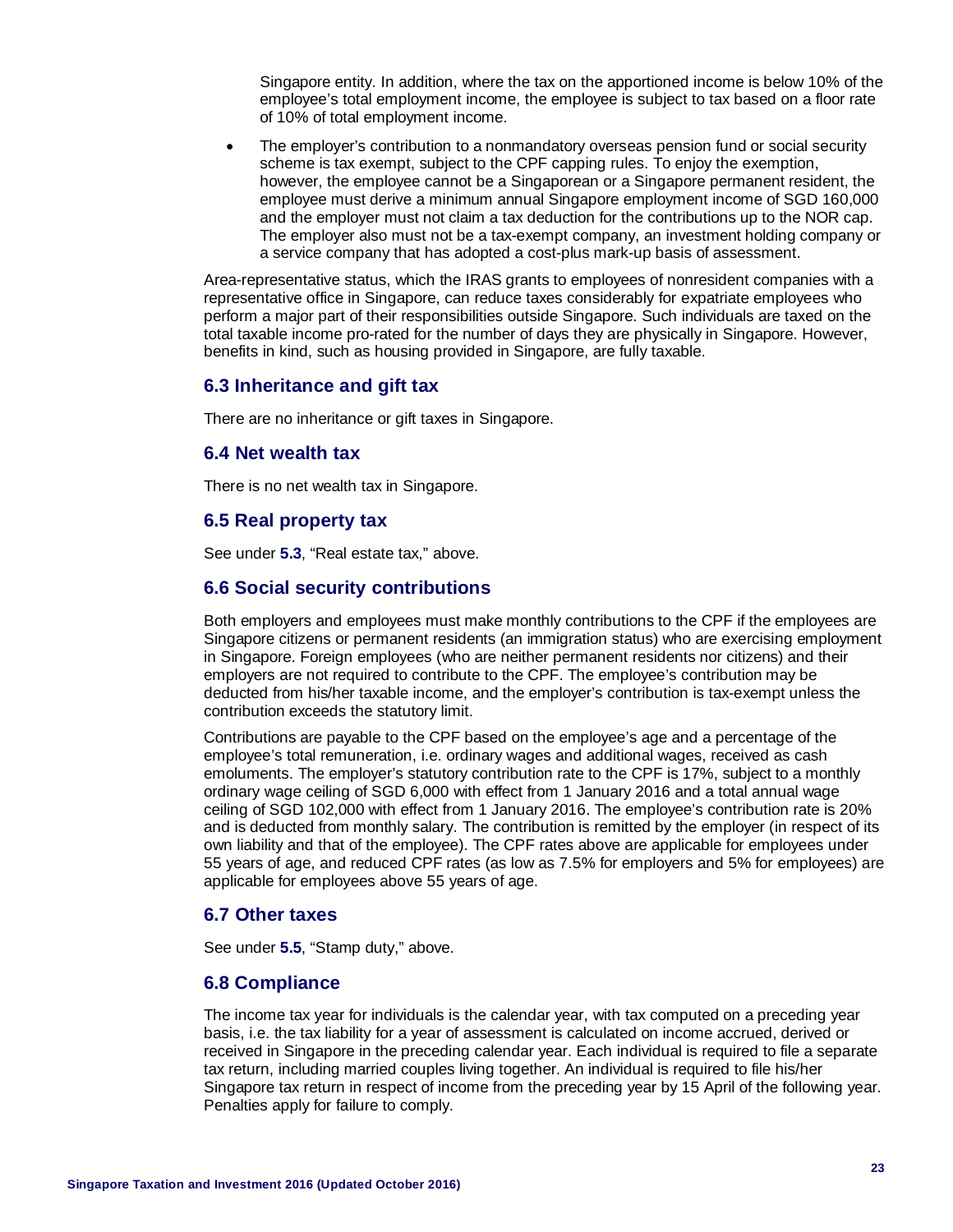# <span id="page-25-0"></span>**7.0 Deloitte International Tax Source**

The Deloitte International Tax Source (DITS) is a free online database that places up-to-date worldwide tax rates and other crucial tax information within easy reach. DITS is accessible through mobile devices (phones and tablets), as well as through a computer.

**Connect to the source and discover:**

**A database that allows users to view and compare tax information for 65 jurisdictions that includes:** 

- Corporate income tax rates;
- Historical corporate rates;
- Domestic withholding tax rates;
- In-force and pending tax treaty withholding rates on dividends, interest and royalties;
- Indirect tax rates (VAT/GST/sales tax); and
- Information on holding company regimes.

**Guides and Highlights**: Deloitte's Taxation and Investment Guides analyze the investment climate, operating conditions and tax systems of most major trading jurisdictions, while the companion Highlights series concisely summarizes the tax regimes of over 100 jurisdictions.

**Jurisdiction-specific pages:** These pages link to relevant DITS content for a particular jurisdiction (including domestic rates, tax treaty rates, holding company information, Taxation and Investment Guides and Highlights).

**Tax publications**: Global tax alerts and newsletters provide regular and timely updates and analysis on significant cross-border tax legislative, regulatory and judicial issues.

**Tax resources**: Our suite of tax resources includes annotated, ready-to-print versions of holding company and transfer pricing matrices; an R&D incentive matrix; monthly treaty updates; and expanded coverage of VAT/GST/sales tax rates.

**Webcasts**: Live interactive webcasts and Dbriefs by Deloitte professionals provide valuable insights into important tax developments affecting your business.

**Recent additions and updates**: Links from the DITS home page provide easy access to new and updated content.

**DITS is free, easy to use and readily available!**

**[https://www.dits.deloitte.com](https://www.dits.deloitte.com/)**